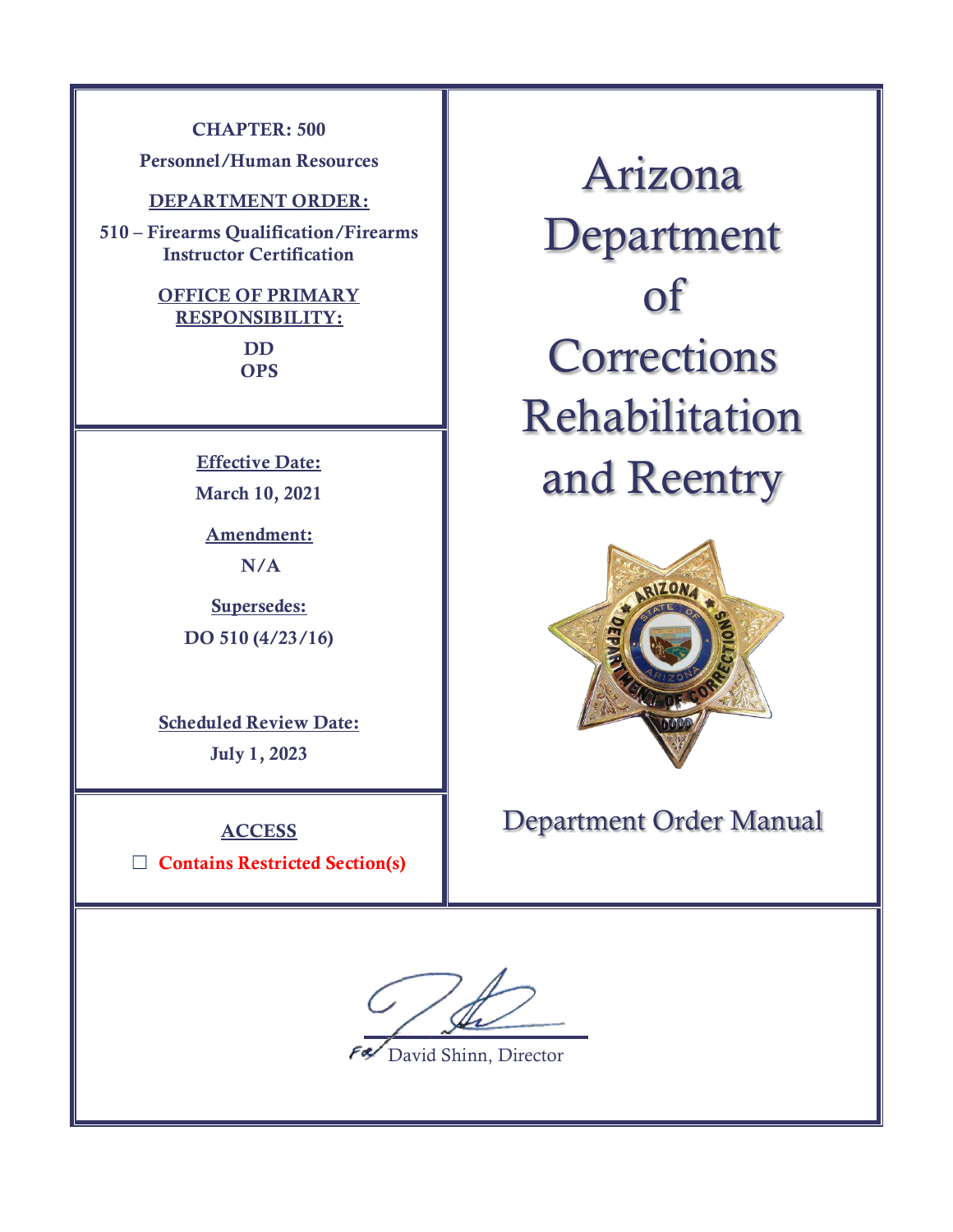# **TABLE OF CONTENTS**

| 1.0 | AZPOST FIREARMS REQUIREMENTS FOR THE CORRECTIONAL OFFICER SERIES1 |  |
|-----|-------------------------------------------------------------------|--|
| 2.0 |                                                                   |  |
| 3.0 |                                                                   |  |
| 4.0 |                                                                   |  |
| 5.0 |                                                                   |  |
| 6.0 |                                                                   |  |
| 7.0 | DEPARTMENT ISSUED/PERSONAL WEAPONS - APPLICATION AND STORAGE 14   |  |
| 8.0 |                                                                   |  |
|     |                                                                   |  |
|     |                                                                   |  |
|     |                                                                   |  |
|     |                                                                   |  |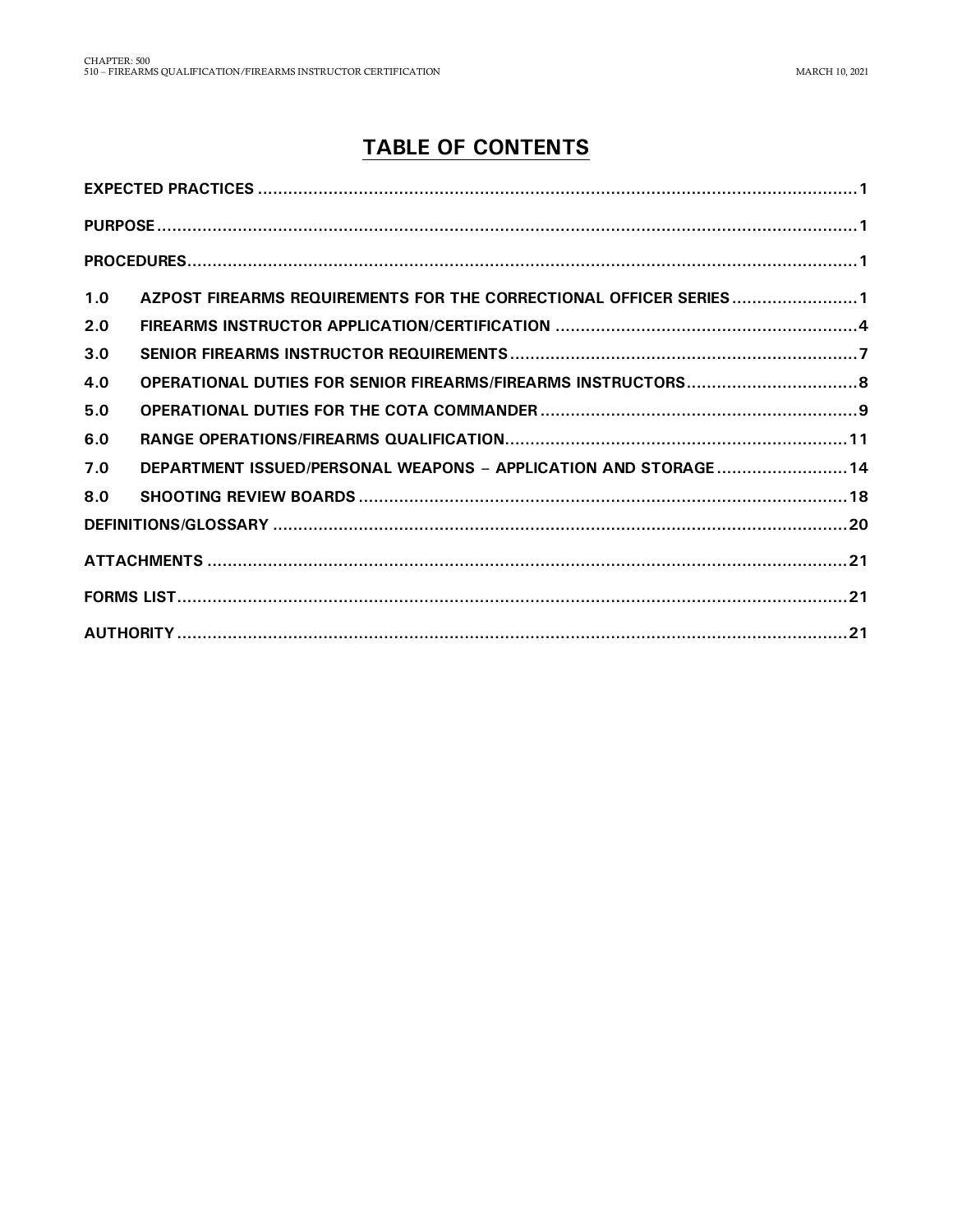# <span id="page-2-0"></span>**EXPECTED PRACTICES**

American Correctional Association (ACA) Expected Practices: 5-ACI-1D-20 (M), 5-ACI-3A-31, 5-ACI-3A-33 (M), and 5-ACI-3A-34 (M)

# <span id="page-2-1"></span>**PURPOSE**

This Department Order provides procedures for training in the use of firearms and requires employees in the uniformed Correctional Officer Series, and other employees designated by the Warden or Department management to meet firearms qualification, standards established by the Arizona Peace Officer Standards and Training (AZPOST) Board. All firearms training, qualification and re-qualification is conducted in a safe and effective manner by certified Firearms Instructors. This Department Order further establishes procedures for the safe introduction and storage of weapons (e.g., Department issued and personal carry) by Department staff, other Law Enforcement officers, and authorized private prison staff onto Department property.

# **APPLICABILITY**

This Department Order applies to all employees who may be required to receive firearms training and to the staff responsible for providing the training. The determination of an employee's conformity with other AZPOST requirements shall be based upon job performance.

# <span id="page-2-2"></span>**PROCEDURES**

- <span id="page-2-3"></span>**1.0 ARIZONA PEACE OFFICER STANDARDS AND TRAINING (AZPOST) FIREARMS REQUIREMENTS FOR THE CORRECTIONAL OFFICER SERIES** – All uniformed Correctional Officer Series employees (i.e., Correctional Officers, Sergeants, Lieutenants, Captains, and Majors) are required to meet AZPOST firearms requirements for appointment and training. {5-ACI-1D-20 (M)} {5-ACI-3A-33 (M)}
	- 1.1 Uniformed Correctional Officer Series employees, as outlined above, shall be required to qualify annually (requalify within a 12-month period) with at least the service handgun and 12-gauge shotgun and shall be required to annually familiarize with the 37mm launcher. (For more information, see the firearms training lesson plans.)
		- 1.1.1 Firearms training should provide for the safe operation of unloading and reloading of firearms.
		- 1.1.2 Prior to the annual weapons qualification, employees shall submit a Domestic Violence Affidavit, Form 510-11, regarding any indictments or being named on an any Order of Protection or an Order Against Harassment to the Firearms Instructor.
			- 1.1.2.1 The Firearms Instructor shall forward the Domestic Violence Affidavit form to the Deputy Warden of Operations, who shall forward the form to the Warden or designee.
			- 1.1.2.2 The Warden or designee shall:
				- 1.1.2.2.1 Confer with the Background Investigations Unit to determine if the employee is eligible to participate in firearms training.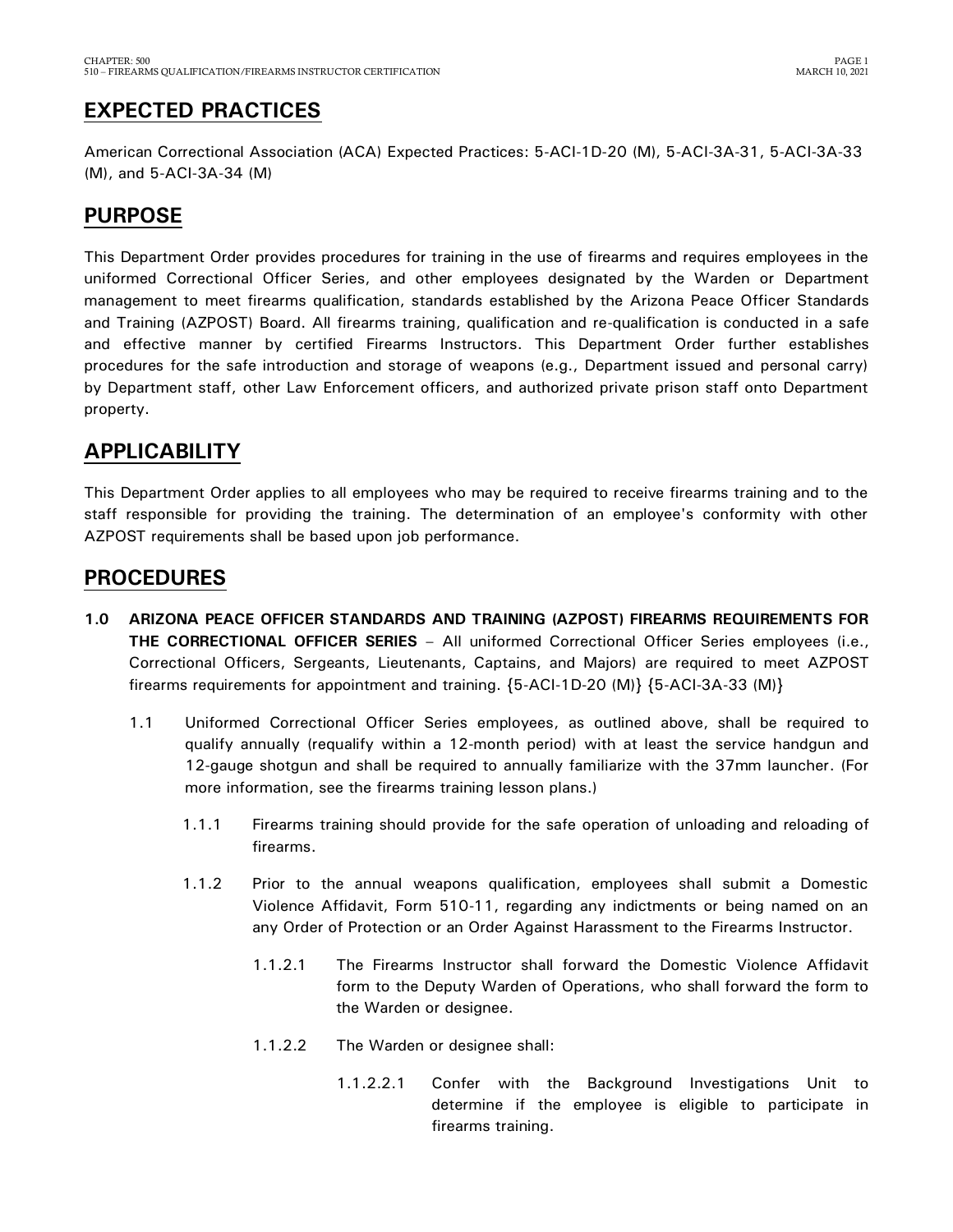- 1.1.2.2.2 Notify the complex Training Officer and the Senior Firearms Instructor of the employee's eligibility status to participate in firearms training.
- 1.1.2.2.3 Forward the completed Domestic Violence Affidavit form to the employee's personnel file when the employee is approved to participate in the firearms training.
- 1.1.2.3 A Domestic Violence arrest and/or Order of Protection that has been reported and adjudicated without any weapons prohibitions does not need to be reported again. Only a new charge, Order of Protection or Order Against Harassment must be reported.
- 1.2 Investigators certified by AZPOST shall:
	- 1.2.1 Be weapons qualified by an AZPOST certified Firearms Instructor.
	- 1.2.2 Submit a Domestic Violence Affidavit form regarding any indictments or being named on an any Order of Protection or an Order Against Harassment to the AZPOST Firearms Instructor prior to the annual weapons qualification.
		- 1.2.2.1 The AZPOST instructor shall forward the completed Domestic Violence Affidavit form to the investigator's supervisor. The supervisor shall review the form and make the appropriate recommendations if an investigation is warranted.
		- 1.2.2.2 The investigations supervisor shall prohibit an investigator from possessing a state owned firearm when they become aware that his/her subordinate has been indicted or named on an Order of Protection or an Order Against Harassment. This restriction shall continue until the matter is adjudicated without any weapons restrictions. The form shall be returned to the AZPOST Firearms Instructor.
		- 1.2.2.3 The AZPOST Firearms Instructor shall maintain all completed Domestic Violence Affidavit forms.
- 1.3 Correctional Officer Series employees assigned to towers, Tactical Support Unit (TSU) members, Firearms Instructors, and other duty posts selected by the Warden shall be required to qualify annually with the AR-15 Service Rifle .223 caliber. {5-ACI-3A-33 (M)} {5-ACI-3A-34 (M)}
- 1.4 Transportation Officers and TSU members shall be required to weapons qualify semi-annually and attain certification semi-annually in the usage of Conducted Electrical Weapons (CEW), such as the TASER and Pepper Ball devices.
- 1.5 The Deputy Director, Assistant Directors, Regional Operations Directors, Wardens or other authorized Administrators shall determine which employees, other than employees in the Correctional Officer Series, shall be required to be firearms qualified and whether those employees shall be trained in the use of a handgun, shotgun and/or rifle and be required to qualify with one or more of these firearms annually.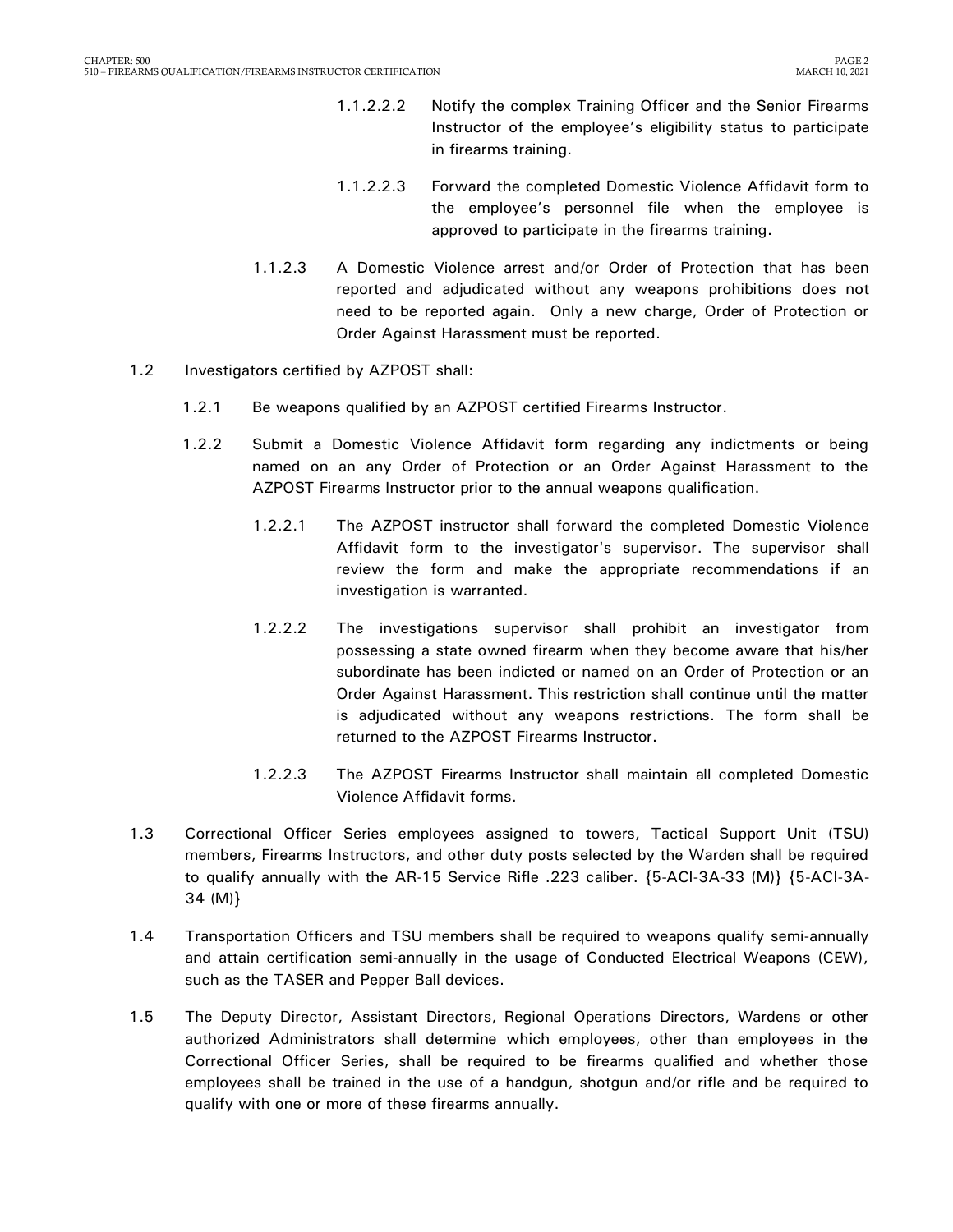- 1.6 Employees who are required to obtain or maintain firearms qualification who are pregnant, or have a temporary medical condition may request for a Temporary Work Assignment (TWA) or Modified Duty in accordance with Department Order #519, Employee Health – State/Federal Programs and Assignment.
	- 1.6.1 Private prison staff shall follow their applicable company policy regarding employee health assessment, accommodation or alternate assignment.
- 1.7 Employees who are required to carry a Department issued weapon or participate in weapons training shall disclose any conditions or medication that can affect their performance. This is to include any illegal drugs or alcohol.
- 1.8 Remedial training courses shall be required of those employees who fail to qualify. The employee shall attend additional instruction practical application and have two additional attempts to qualify.
	- 1.8.1 Unqualified employees are restricted from using any state weapons, except during remedial and practice training conducted by a Firearms Instructor.
- 1.9 When an employee fails to meet AZPOST firearms requirements, the employee's Warden, Deputy Warden or Administrator shall:
	- 1.9.1 Conduct an assessment to determine if the employee has a short-term disability that would require the employee to be placed on modified duty status.
	- 1.9.2 Determine if the employee has the possibility of a long-term disability and should be referred for a medical/psychological assessment, in accordance with Department Order #519, Employee Health – State/Federal Programs and Assignment.
	- 1.9.3 If neither determination in section 1.9.1 and 1.9.2 above is made, schedule the employee for remedial training/re-qualification.
- 1.10 Employees who do not qualify with the required firearms (handgun and shotgun) after four qualification attempts shall be administratively assigned to a non-security post and shall work out of uniform for up to 90 calendar days. Any exceptions shall be approved by the Director.
	- 1.10.1 The employee's Warden or designee shall complete a Letter of Instruction (Attachment G) when an employee is administratively reassigned.
	- 1.10.2 During the administrative assignment, an employee may attend additional firearms training outside the Department at the employee's own expense.
	- 1.10.3 The employee must schedule qualification through the complex Senior Firearms Instructor.
		- 1.10.3.1 The employee will be allowed two attempts to qualify with the Senior Firearms Instructor.
		- 1.10.3.2 Employees failing to qualify after a total of six attempts (two initial, two remedial and two with the Senior Firearms Instructor) shall be referred to administrative review.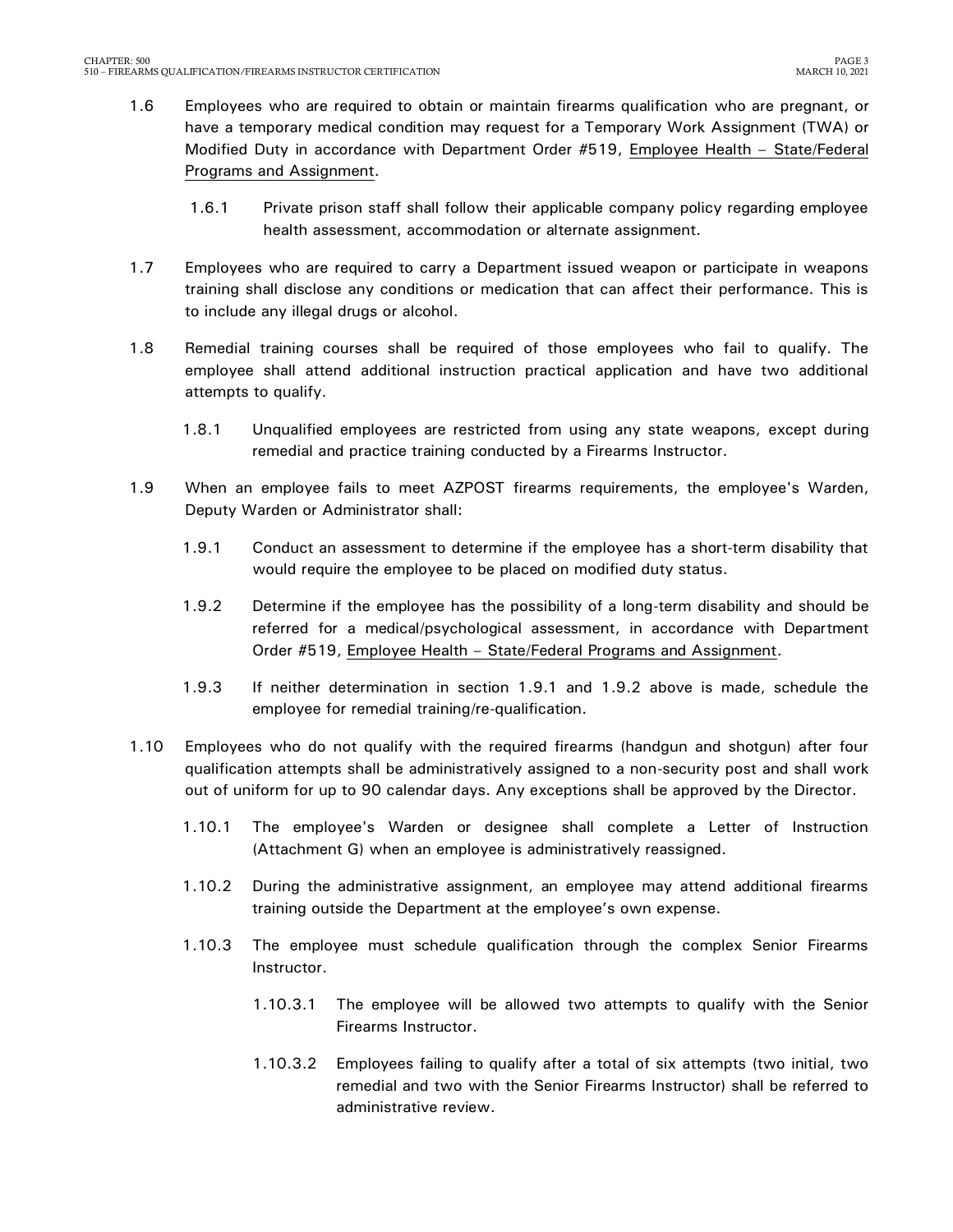1.10.4 Employees working out of uniform in non-security posts, outlined in 1.6 of this section, shall continue to receive their uniform allowance for the 90 calendar days in this assignment, in accordance with Department Order #309, Allocations and Reimbursements.

#### <span id="page-5-0"></span>**2.0 FIREARMS INSTRUCTOR APPLICATION/CERTIFICATION**

- 2.1 Firearms Instructor Training Application Requirements
	- 2.1.1 Permanent status employees seeking to be candidates for Firearms Instructor Training Certification shall have:
		- 2.1.1.1 Completed the 37mm course prior to application.
		- 2.1.1.2 Completed original probation.
		- 2.1.1.3 Performance dimension scores of no less than two on the last evaluation, except when the applicant is a private prison staff member.
		- 2.1.1.4 Current certification in Correctional Analysis and Response to Emergencies (CARE) (e.g., First Aid/Basic Life Support) and the Staff Instructor Certification.
		- 2.1.1.5 Demonstrated experience and proficiency with firearms, which includes but is not limited to firearms safety, nomenclature, and clearing of malfunctions, to the Senior Firearms Instructor.
		- 2.1.1.6 Served as a Range Safety Officer a minimum of two times within the past year.
		- 2.1.1.7 40 working hours on the range under the guidance of the Senior Firearms Instructor within the past year.
		- 2.1.1.8 Minimum weapons qualification scores of:
			- 2.1.1.8.1 Service Handgun 225.
			- 2.1.1.8.2 Service Rifle 135. (Private prisons that do not use the rifle are excluded from this requirement.)
			- 2.1.1.8.3 Service Shotgun 90 on the "A" course.
			- 2.1.1.8.4 Low Light/No Light 210.
	- 2.1.2 The COTA Commander shall review requests for exceptions to the time-in-service criteria and may approve the request.

#### 2.2 Firearms Instructor Training Application

2.2.1 Permanent status employees who are interested in becoming candidates shall complete the Firearms Instructor Application, Form 510-10, obtain approvals as required and forward the completed form to the assigned Training Officer.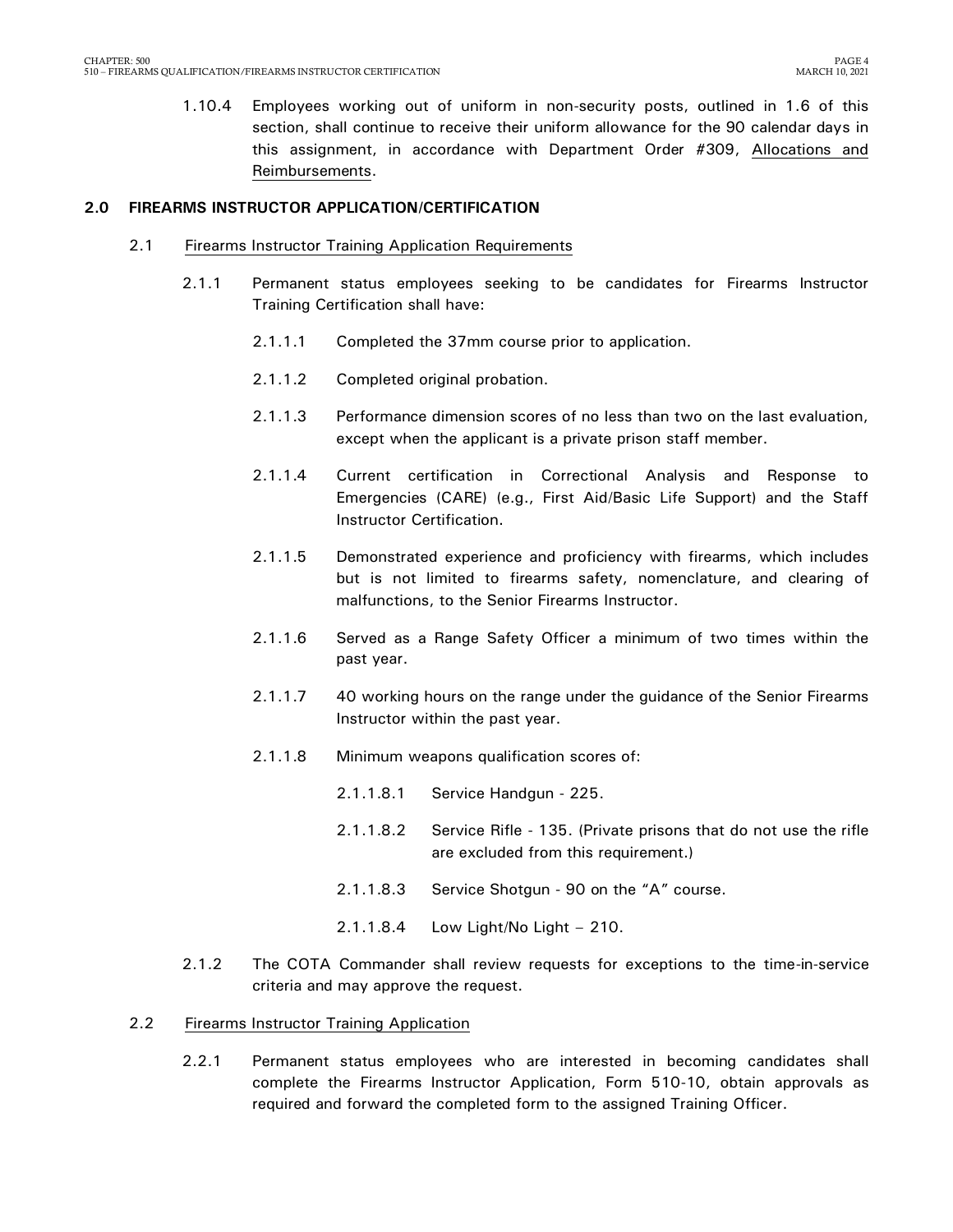- 2.2.2 The Training Officer shall verify candidate approval and requirements; must sign and forward the application to the Senior Firearms Instructor.
- 2.2.3 The completed application shall be forwarded to the Correctional Officer Training Academy (COTA) Commander.
- 2.3 Firearms Instructor Certification The Department sponsors a 40-hour training academy for the purpose of certifying Firearms Instructors. AZPOST Firearms Instructor Certification in good standings shall be honored in lieu of Department Firearms School.
	- 2.3.1 The COTA Commander shall:
		- 2.3.1.1 Schedule the location and instructors for all Firearms Instructor Certification Courses.
		- 2.3.1.2 Notify the Warden of the date, time, location, and required materials.
	- 2.3.2 Only Firearms Instructor Training/Certification lesson plans approved by the Staff Development and Training Bureau Administrator or designee and the COTA Commander shall be used to train and certify Firearms Instructors.
	- 2.3.3 Senior Firearms Instructors shall recertify and document the completion of the certification requirements on the Firearms Instructor Evaluation, Form 510-8.
		- 2.3.3.1 The Firearms Instructor Evaluation form shall be completed within a 12 month period.
	- 2.3.4 To receive a Firearms Instructor Certificate of Completion, applicants shall successfully complete the following:
		- 2.3.4.1 The Firearms Instructor Certification Course includes, but is not limited to the following instruction:
			- 2.3.4.1.1 Firearms and range safety
			- 2.3.4.1.2 Marksmanship fundamentals and target analysis
			- 2.3.4.1.3 Firearms Instructor techniques
			- 2.3.4.1.4 Review of the use of force
			- 2.3.4.1.5 Review of vicarious liability
			- 2.3.4.1.6 The identification and demonstration of the use of chemical agents
			- 2.3.4.1.7 Qualification at Firearms Instructor scores
		- 2.3.4.2 Candidates shall demonstrate proficiency and accuracy in target analysis and scoring, and a score of at least 80% on a comprehensive written final examination. In the event an applicant fails the written examination, he/she shall be allowed to take the examination again. Re-testing shall be allowed between seven and 30 calendar days of the initial failure. The COTA Commander or designee shall proctor the re-test.
			- 2.3.4.2.1 The Firearms Instructor shall notify the candidate's Warden, in writing, of the initial failure.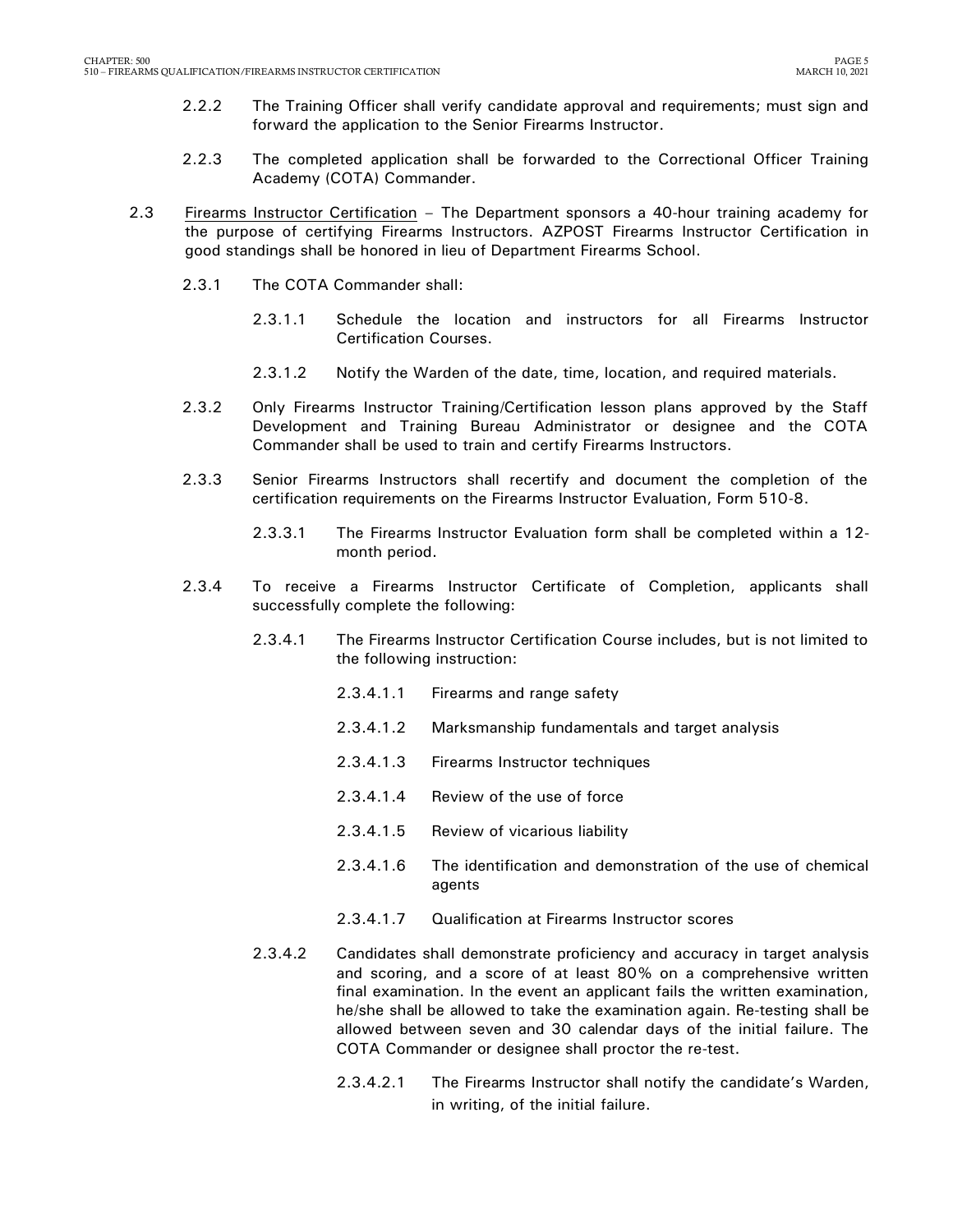- 2.3.4.2.2 The candidate shall not be certified as a Firearms Instructor until he/she passes the written examination. The applicant shall be given two attempts; the initial written test and one re-test. The re-test shall be administered at COTA by the COTA Commander or designee.
- 2.3.4.2.3 Candidates who do not satisfactorily achieve the curriculum requirements may reapply in six months.
- 2.3.4.2.4 Community Corrections shall follow the same legal and post handgun only requirements and require additional training for munitions, tactical and real world scenarios.
- 2.3.4.3 Upon successful completion of Firearms Instructor Certification, the instructor shall conduct firearms training at least semi-annually to other staff.

#### 2.4 Maintaining Firearms Instructor Certification

- 2.4.1 To maintain certification, a Firearms Instructor shall:
	- 2.4.1.1 Re-qualify within a 12-month period with the following weapons and minimum scores:
		- 2.4.1.1.1 Service Handgun 225
		- 2.4.1.1.2 Service Rifle 135 (Private prisons that do not use the rifle are excluded from this requirement.)
		- 2.4.1.1.3 Service Shotgun 90 on the "A" course
	- 2.4.1.2 At least once within a 12-month period, conduct a Qualification/Requalification Firearms course, Use of Force, Discretionary and a Chemical Agents Familiarization class.
	- 2.4.1.3 Maintain CARE Certification.
- 2.4.2 Upon successful completion of Firearms Instructor Certification, the Firearms Instructor shall conduct firearms training at least semi-annually with other staff.
- 2.4.3 Any Firearms Instructor, who fails to maintain certification beyond one year, but less than two years after their last certification, shall complete the following in order to obtain current certification:
	- 2.4.3.1 Conduct a course on weapons qualification/re-qualification, chemical agent familiarization and Use of Force under the direct supervision of a currently certified Senior Firearms Instructor.
	- 2.4.3.2 Have re-qualified at Firearms Instructor scores with the service handgun, shotgun, and rifle. Private prisons that do not use the rifle are excluded from the rifle qualification.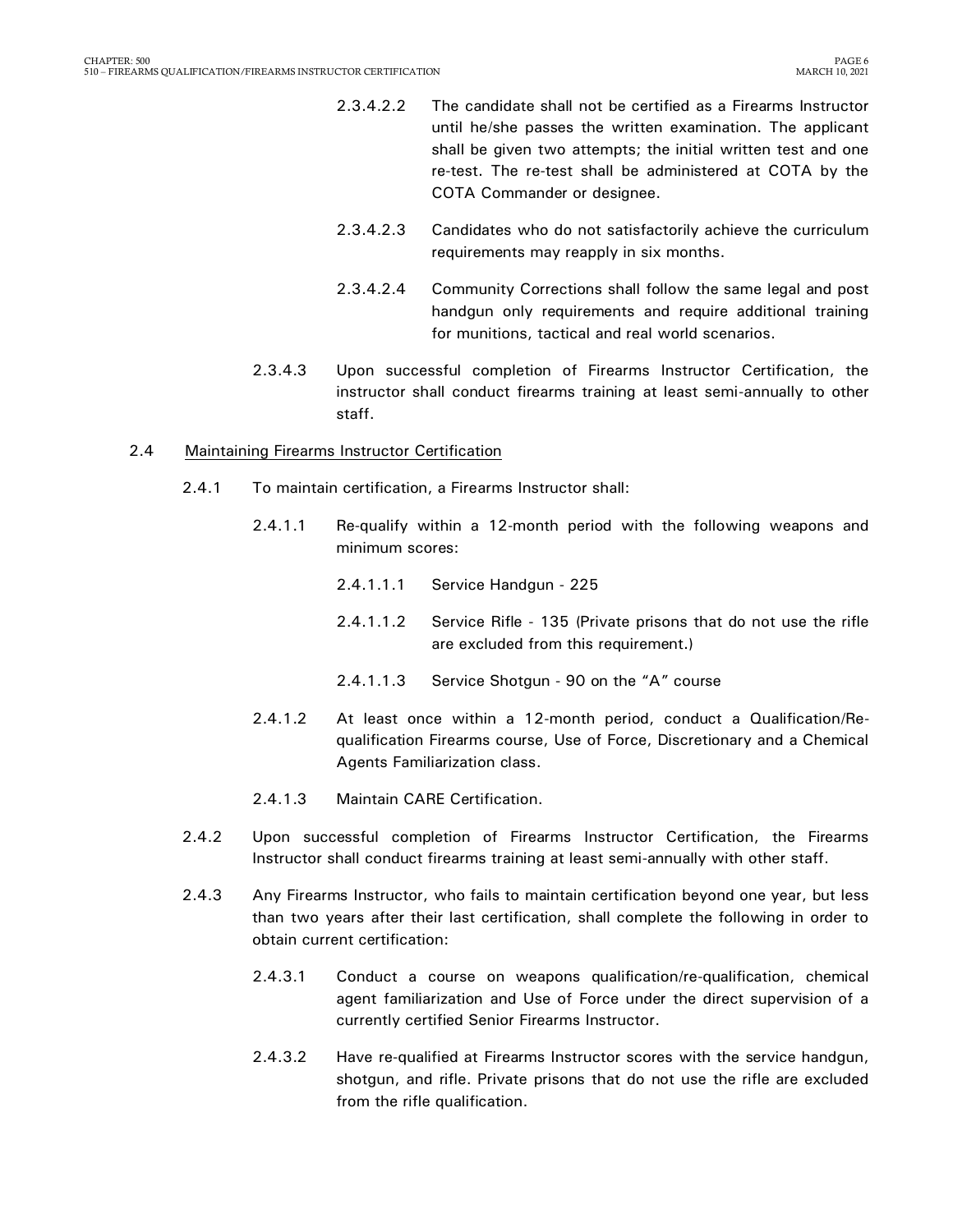- 2.4.3.3 Receive a satisfactory firing range evaluation from the Senior Firearms Instructor at their assigned institution.
- 2.4.4 Firearms Instructors who fail to maintain certification in excess of two years shall complete all requirements outlined in this Department Order and obtain written approval from the Senior Firearms Instructor, the Complex Chief of Security, and Training Manager assigned to their institution and the COTA Commander in order to obtain current certification.
	- 2.4.4.1 Any exceptions shall be approved in writing by the Senior Firearms Instructor and the Staff Development and Training Bureau Chief Learning Officer and/or Training Manager.
	- 2.4.4.2 When deemed appropriate by Complex Chief of Security and Senior Firearms Instructor for the needs of the Department, Firearms Instructors failing to maintain certification in excess of two years shall only be required to complete sections 2.4.3.1 through 2.4.3.3 to obtain certification.

#### <span id="page-8-0"></span>**3.0 SENIOR FIREARMS INSTRUCTOR REQUIREMENTS**

- 3.1 Senior Firearms Instructor Application Qualifications To qualify for a Senor Firearm Instructor, the applicants should have the following experience:
	- 3.1.1 Completed Instructor Certification
	- 3.1.2 Completed Firearm Instructor School
	- 3.1.3 200 hours of instructing firearms courses
- 3.2 Maintaining Senior Firearms Instructor Certification To maintain certification, the Senior Firearms Instructor shall:
	- 3.2.1 Re-qualify annually with the following weapons and minimum scores:
		- 3.2.1.1 Service Handgun 225
		- 3.2.1.2 Service Rifle 135 (Private prisons that do not use the rifle are excluded from this requirement.)
		- 3.2.1.3 Service Shotgun, firing the "A" course 90
	- 3.2.2 At least once annually, conduct a Qualification/Re-qualification Firearms course, DART a Chemical Agents Familiarization class, and Use of Force Training.
	- 3.2.3 Receive a satisfactory evaluation for instructional skills and techniques from a second Senior Firearms Instructor, who shall notify the COTA Commander who shall verify and annually document the completion of the certification requirements for the Firearms Instructor Evaluation form, outlined in 3.2.1 through 3.2.1.3 of this section.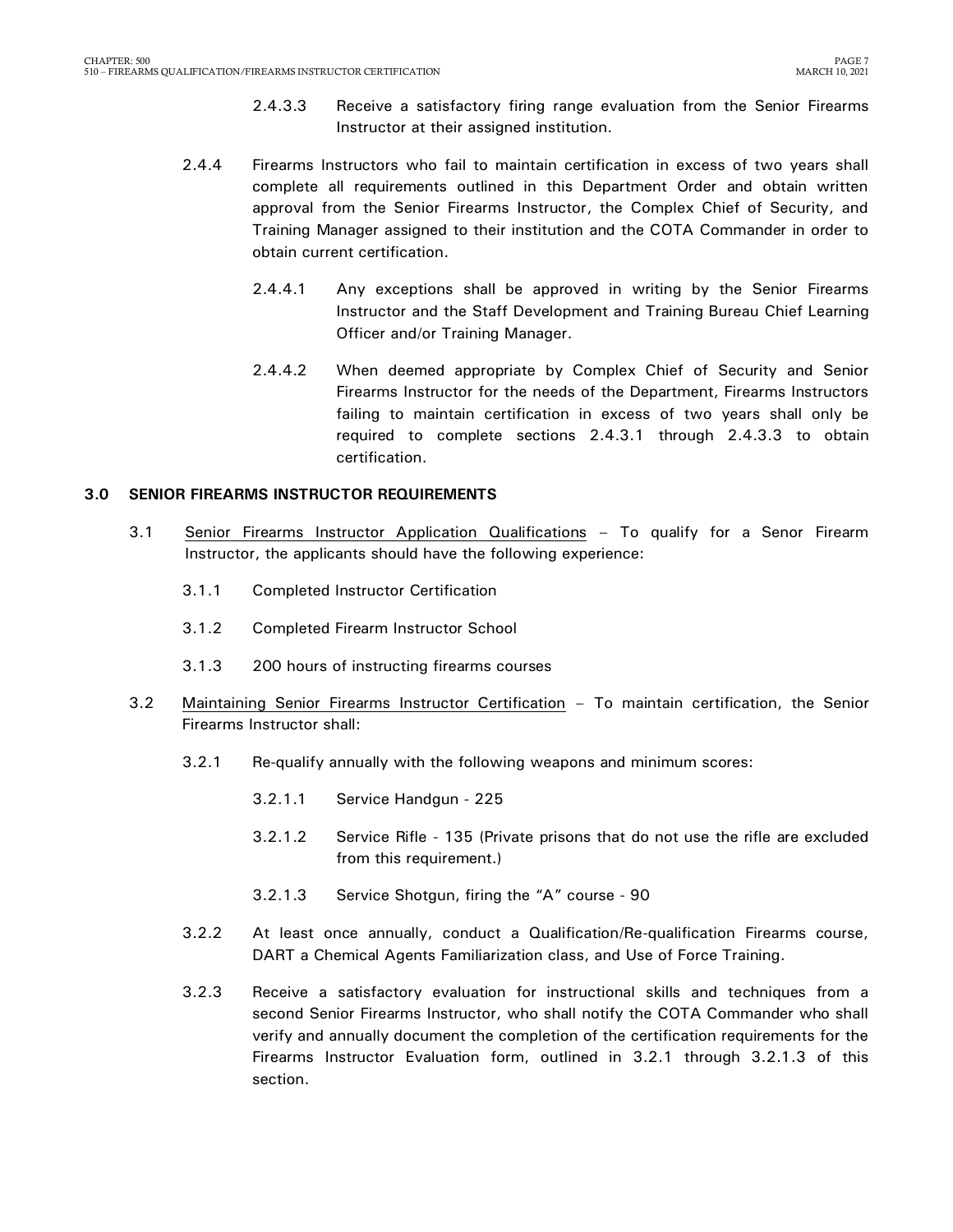#### 3.3 Firearms Instructor Evaluation Requirements

- 3.3.1 In consultation with the Warden, the Senior Firearms Instructor shall review the application and schedule the applicant for a Firearms Instructor Certification Course.
- 3.3.2 The Senior Firearms Instructor shall re-certify each Firearms Instructor a within a 12 month period and provide written notification to the Firearms Instructors who fail to maintain their certification.
	- 3.3.2.1 The Senior Firearms Instructor observing the certification process shall sign the Firearms Instructor Evaluation form before forwarding to the Training Officer and the COTA Commander.

#### <span id="page-9-0"></span>**4.0 OPERATIONAL DUTIES FOR SENIOR FIREARMS/FIREARMS INSTRUCTORS**

- 4.1 Firearms Instructors shall:
	- 4.1.1 Be responsible for all staff, activities, maintenance of range cleanliness, safety and any applicable firearms training classes conducted on the firing range or in a classroom where firearms training is provided.
	- 4.1.2 Issue completed Firearms Qualification Cards, Form 510-2, to those employees who have qualified.
	- 4.1.3 Assign scheduled staff to any work details supporting range activities (e.g., obtaining lunches, water; transporting firearms, support gear and targets; cleaning firearms; policing ranges; and other related duties).
	- 4.1.4 Have the authority to restrict any staff member from the range for cause, which will be documented on an Information Report, Form 105-2, after range is complete.
	- 4.1.5 Maintain a professional, courteous attitude at all times.
	- 4.1.6 Not participate, as a shooter for the purpose of qualification while performing their assignment as Firearms Instructor.
	- 4.1.7 Ensure the following records are completed:
		- 4.1.7.1 Firearms Safety and Waiver of Liability Roster, Form 510-4, which includes scores attained by a shooter as outlined in the Staff Development and Training curriculum.
		- 4.1.7.2 Range Safety Officer Duties and Responsibilities, Form 510-6.
		- 4.1.7.3 Domestic Violence Affidavit form.
		- 4.1.7.4 Notification of Failure to Qualify/Limited Qualification, Form 510-7, when an employee fails to qualify with any firearm.
		- 4.1.7.5 Reconciliation of ammunition inventories accounting for both live and expended ammunition.
		- 4.1.7.6 Reports concerning: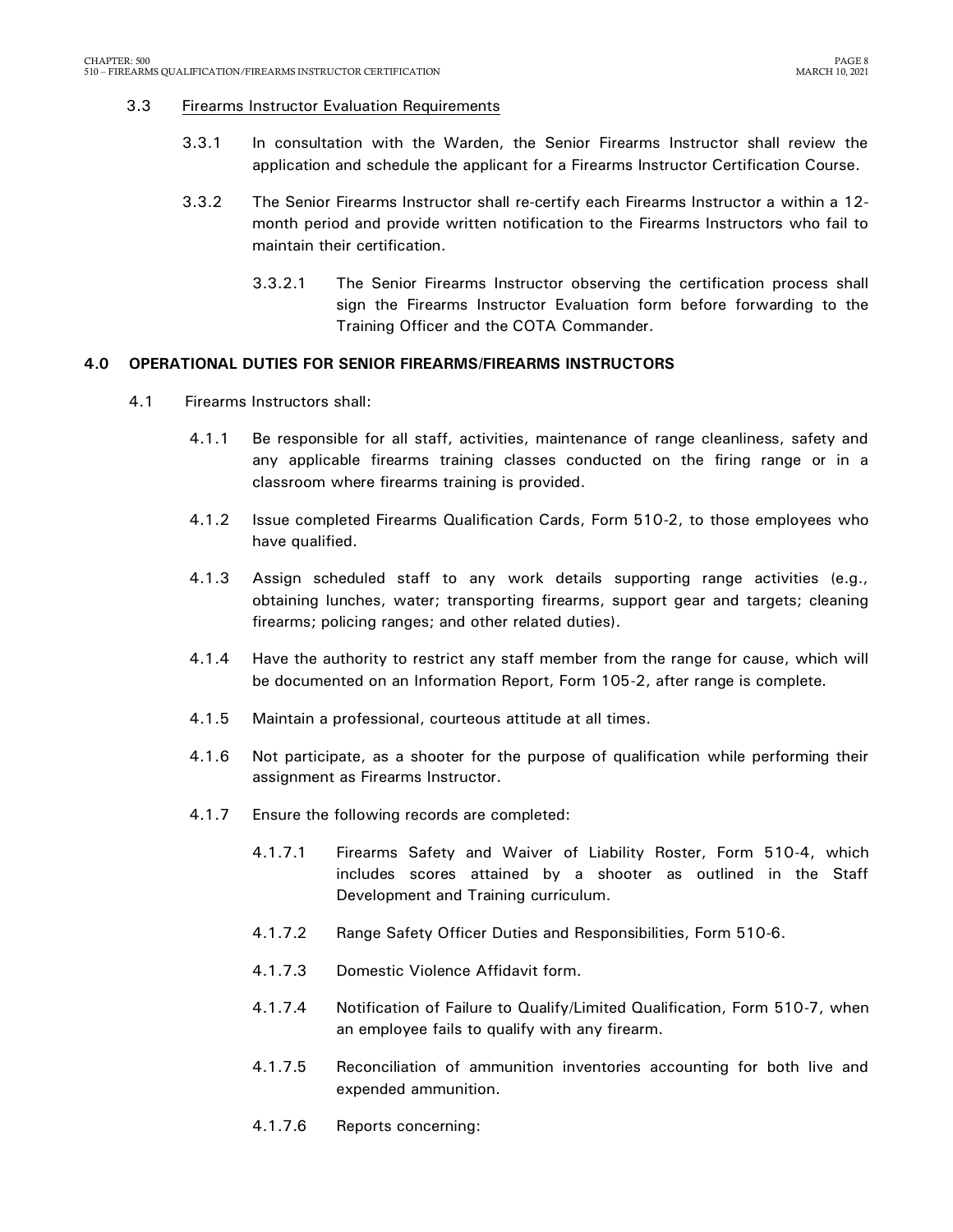- 4.1.7.6.1 Safety violations, inappropriate behavior/attitude problems with participants.
- 4.1.7.6.2 Malfunctioning firearms or ammunition, by identification or brand name. Any firearms that malfunction shall be tagged and sent for repair by an authorized armorer.
- 4.2 Senior Firearms Instructors shall:
	- 4.2.1 Ensure Firearms Instructors comply with approved lesson plans for firearms qualification and related training as well as applicable written instructions addressing firearms qualification and range procedures.
	- 4.2.2 Conduct annual Firearms Instructor evaluations and maintain individual Firearms Instructor files.
	- 4.2.3 Ensure Firearms Instructors comply with current training requirements.
	- 4.2.4 Ensure firing ranges comply with approved standards.
	- 4.2.5 Assist the Training Officer with the scheduling of Firearms Instructors and range activities.
- 4.3 All Firearms Instructors shall report firearms-related incidents and prepare reports in accordance with Department Order #105, Information Reporting, and ensure copies of all such reports are forwarded to the Warden/Administrator and the complex Major.
- 4.4 Senior Firearms Instructors and Firearms Instructors shall wear the Department's designated Firearms Instructor uniform when training or qualifying individuals on Department Firing Ranges, as outlined in Department Order #503, Employee Grooming and Dress.
- 4.5 The Senior Firearms Instructor for each institution shall maintain the Firearms Instructor Evaluation form for at least three years in accordance with Department Order #103, Correspondence Records Control.

#### <span id="page-10-0"></span>**5.0 OPERATIONAL DUTIES FOR THE COTA COMMANDER**

- 5.1 The COTA Commander shall:
	- 5.1.1 Review annually and update the firearms training requirements, firearms qualification standards, and range operation/safety (AZPOST) requirements, as necessary.
	- 5.1.2 Chair the Firearms Training Committee, consisting of the Senior Firearms Instructor from each complex.
	- 5.1.3 Ensure the Firearms Training Committee conduct an annual review of this Department Order and all firearms lesson plans for operational practices and relevant laws. Findings and recommendations shall be reported to the Staff Development and Training Bureau Administrator.
	- 5.1.4 Ensure Firearms Instructors are certified in accordance with this Department Order.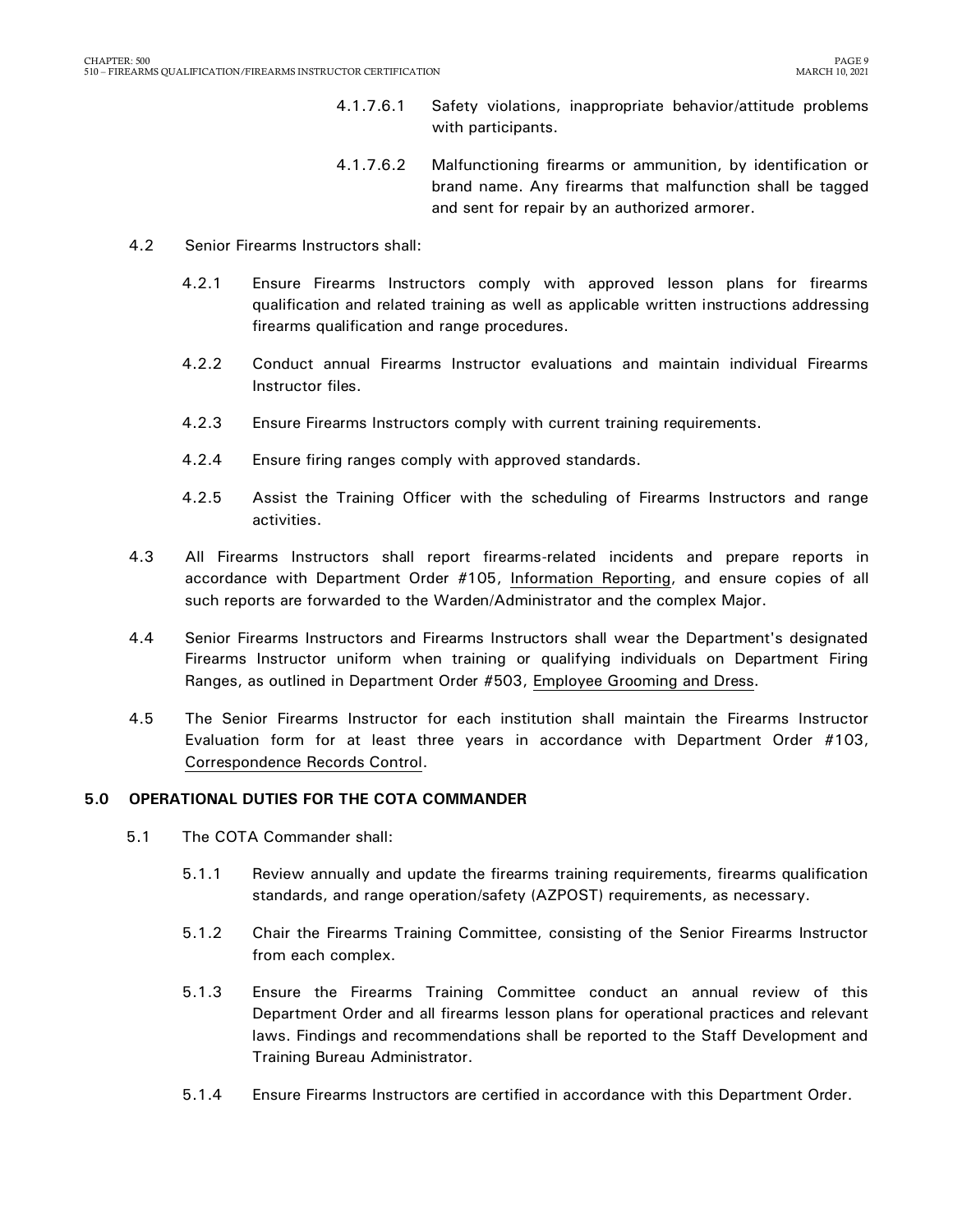- 5.1.5 At least annually, review the Firearms Training and Qualification records for each institution to ensure the Senior Firearms Instructors are recording and maintaining the proper records.
- 5.1.6 Ensure initial training in the use of firearms is provided to all cadets attending COTA.
- 5.1.7 Ensure a Senior Firearms Instructor is appointed by the:
	- 5.1.7.1 Warden of each complex. The Senior Instructors shall be responsible for oversight of the firearms training for the assigned complex.
		- 5.1.7.1.1 Any exceptions to appointment shall be approved by the Warden and Chief Learning Officer.
	- 5.1.7.2 Assistant Director for Community Corrections. The Senior Instructor shall be responsible for oversight of the firearms training for Community Corrections.
	- 5.1.7.3 Private Prison Warden. The Senior Instructor shall be responsible for oversight of the firearms training under the private prison Warden.
- 5.1.8 Appoint a Senior Firearms Instructor for COTA.
- 5.1.9 Select top Firearms Instructors to conduct the Firearms Instructor Certification Course.
- 5.2 The COTA Commander and Senior Firearms Instructors at each complex shall:
	- 5.2.1 Ensure Firearms Instructors comply with:
		- 5.2.1.1 The Department's approved lesson plan on use of force, firearms qualification and chemical agents training.
		- 5.2.1.2 This Department Order and all other written instructions on firearms qualification and range procedures.
		- 5.2.1.3 Current training requirements (e.g., Firearms Qualification, Basic Life Support, First Aid Certification and required Firearms Instructor training) and provide written notice to Firearms Instructors who fail to maintain certification.
	- 5.2.2 Conduct initial and annual Firearms Instructor evaluations and maintain individual Firearms Instructor files.
	- 5.2.3 Ensure firing ranges comply with Department standards.
	- 5.2.4 Assist the Field Training Manager with the schedule of Firearms Instructor and range activities.
	- 5.2.5 Initiate required reports concerning firearms related incidents and forward the required reports to the Warden or Administrator.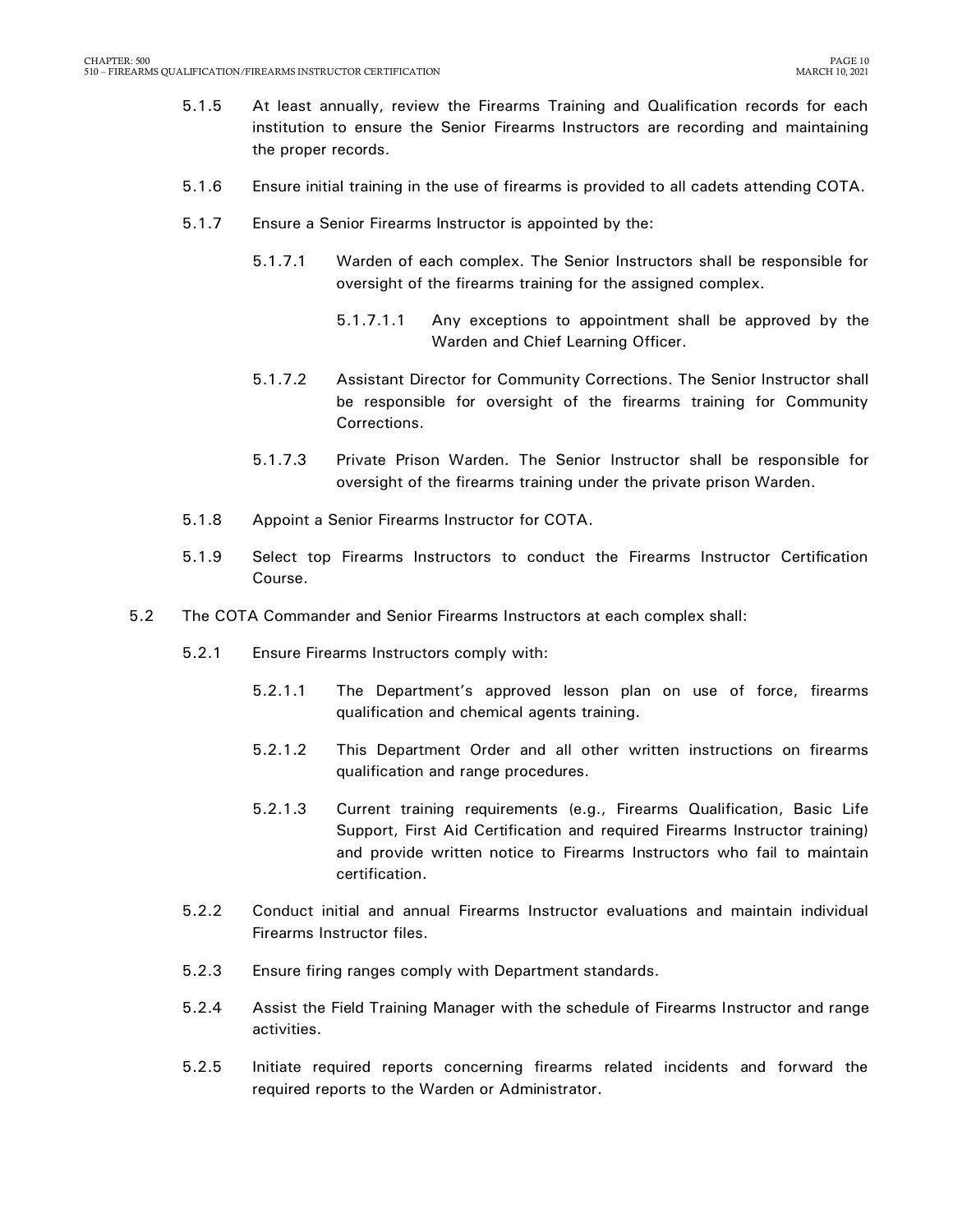#### <span id="page-12-0"></span>**6.0 RANGE OPERATIONS/FIREARMS QUALIFICATION**

- 6.1 Firearms qualification/re-qualification, familiarization, and remedial training classes shall be conducted in a safe and effective manner as follows:
	- 6.1.1 The Senior Firearms Instructor shall ensure qualified Firearms Instructors are assigned to each range.
		- 6.1.1.1 One Firearms Instructor is required per each firing line regardless of the number of shooters/firing points.
		- 6.1.1.2 For each firing line above five shooters/firing points, one Range Safety Officer shall be added per each additional group of five participants. Example: Twenty shooters would require one Firearms Instructor and three Range Safety Officers. Five shooters would only require one Firearms Instructor.
		- 6.1.1.3 Institutions with dual or multiple ranges that are shooting simultaneously shall be considered two separate ranges and adhere to 6.1.1.1 and 6.1.1.2 of this section.
	- 6.1.2 Range Safety Officer Responsibilities The Firearms Instructor shall assign Range Safety Officers to assist in the safe operation of the range. Range Safety Officers shall:
		- 6.1.2.1 Read and indicate agreement by signing the Range Safety Officer Duties and Responsibilities form.
		- 6.1.2.2 Not participate as a shooter for the purpose of qualification while performing their assignment as Range Safety Officer.
		- 6.1.2.3 Not participate in any other duties while assigned as a Range Safety Officer.
		- 6.1.2.4 Be an employee with current weapons qualification.
	- 6.1.3 Range Safety Briefings The assigned Firearms Instructor shall conduct a Firearms safety briefing at the beginning of each Firearms Training and Qualification Range session as outlined in the lesson plan. Each shooter shall:
		- 6.1.3.1 Read and sign a Firearms Safety and Waiver of Liability Roster form for Firearms Qualification.
		- 6.1.3.2 Follow established range safety rules. The rules shall be explained each time the employee attends a range session.
	- 6.1.4 Reporting Incidents The Firearms Instructor shall submit a written report to the Warden/Administrator, Chief of Security, Senior Firearms Instructor, and complex Training Officer for the following incidents. {5-ACI-3A-31}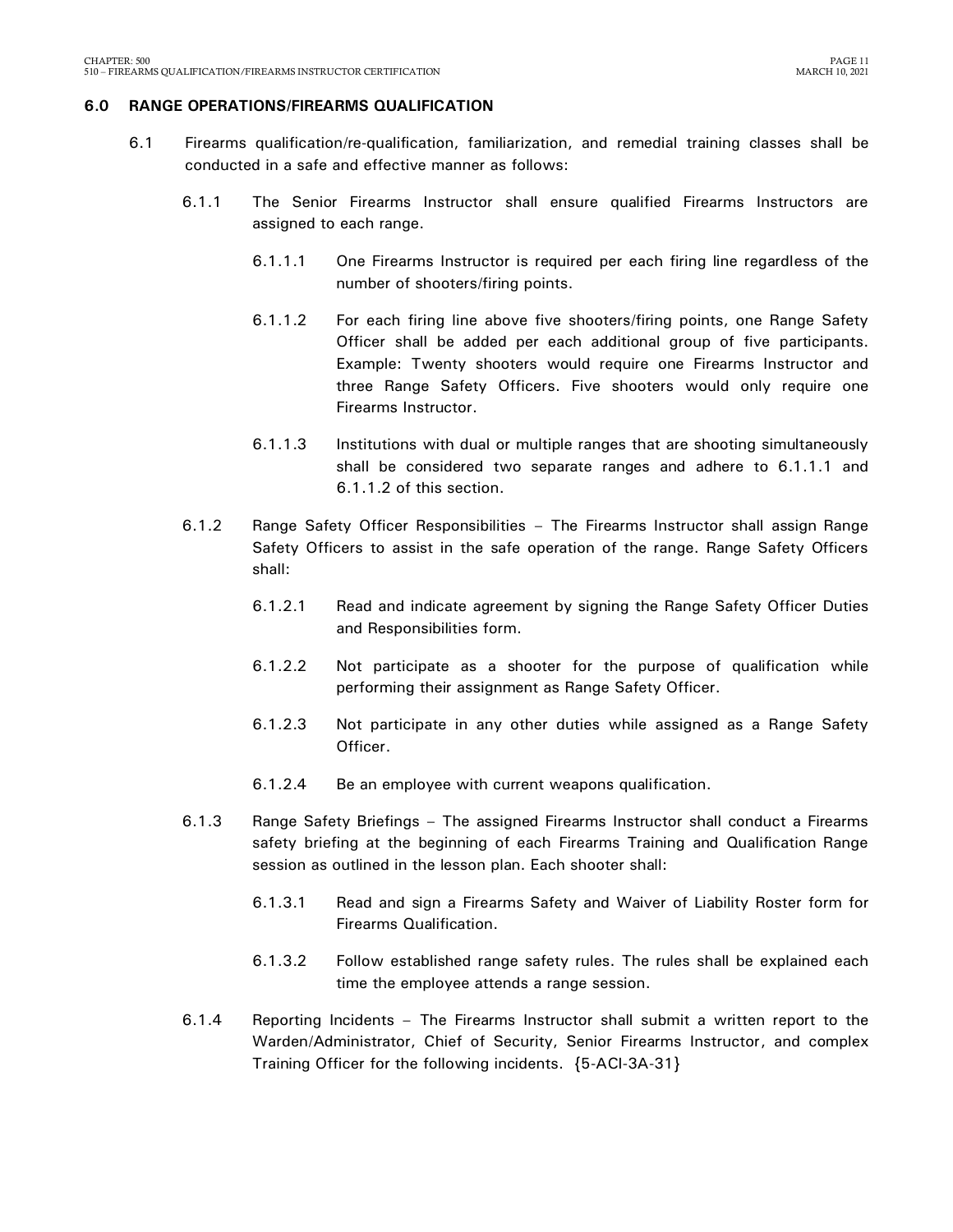- 6.1.4.1 The restriction of any staff member from the range Firearms Instructors may bar shooters from the firing range for inappropriate behavior or causing a disruption during instruction, qualification or cleanup of the range; however, this requires documentation subject to further review.
- 6.1.4.2 A safety infraction that results in a shooter being removed from the firing range - The employee shall report immediately to the first line supervisor or the Shift Commander as appropriate.
- 6.1.4.3 Any firearm damage The Firearms Instructor shall tag the damaged firearm(s) and forward a copy of the report to the local Armory Officer.
- 6.1.4.4 Any accident or injury The Firearms Instructor shall initiate the Incident Command System (ICS) and ensure proper first-aid measures are taken. Employee/supervisor report of Industrial Injury forms and Information Reports shall be completed and forwarded to the appropriate location. All injuries should also be reported to the Occupational Health Nurse (OHN) and the Occupational Safety Consultant (OSC).
- 6.1.5 Negligent Discharge In the event of a negligent discharge, the involved staff member shall not be permitted to possess or use a Department issued weapon until a Shooting Review Board has reviewed the incident. {5-ACI-3A-31}
	- 6.1.5.1 A copy of all reports shall be forwarded to the Warden/Administrator, Chief of Security and the Senior Firearms Instructor.
	- 6.1.5.2 The Shooting Review Board shall convene and conduct a full review of the incident as outlined in section 8.0 of this Department Order.
	- 6.1.5.3 The involved staff member shall be sent for a drug and/or alcohol testing in accordance with Department Order #522, Drug Free Workplace.
	- 6.1.5.4 When the negligent discharge is into an approved clearing barrel, a shooting review and drug and/or alcohol test shall not occur.
	- 6.1.5.5 If a negligent discharge occurs, the Firearms Certification Card shall be submitted to the Complex Chief of Security.

#### 6.2 Standardized Courses of Fire {5-ACI-3A-34 (M)}

- 6.2.1 The Firearms Instructor shall:
	- 6.2.1.1 Require shooters to complete all stages of the qualification course, including practice rounds for the purpose of observing the shooter's skill level and target analysis.
	- 6.2.1.2 Score each shooter as outlined in Staff Development and Training curriculum of the course of fire.
	- 6.2.1.3 Ensure, under no circumstances, an unsafe shooter is allowed to continue the qualification course. If the Firearms Instructor determines that a shooter is unsafe to qualify, the Firearms Instructor shall remove the shooter from the firing line and prepare appropriate documentation, the shooter shall attend Remedial Firearms Training within 90 calendar days.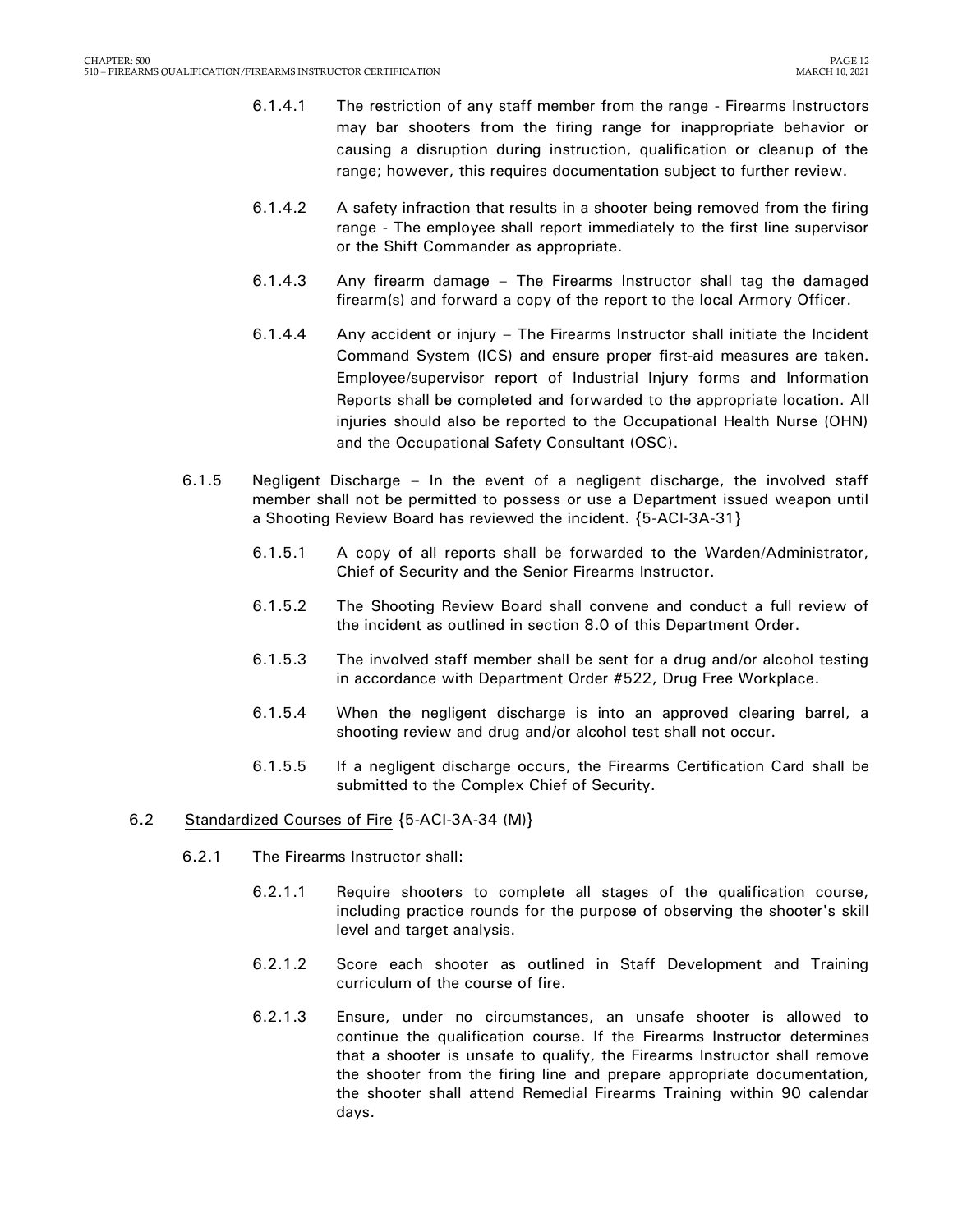- 6.2.2 Firearms Instructors shall conduct the course of fire for each weapon, as outlined in Attachments A, B and C, as well as the appropriate lesson plan.
	- 6.2.2.1 Wardens shall designate which employees are to be qualified on the AR-15 Service Rifle.
	- 6.2.2.2 The Shotgun Course "A" is required for TSU members, who may be required to use rifled slugs during the performance of their duties as well as Firearms Instructors and instructor applicants.
	- 6.2.2.3 The Shotgun Course "B" is required for all staff members who may be required to be armed with a shotgun, without rifled slugs, during the performance of their duties.
	- 6.2.2.4 The course of fire for the 37mm gun is for annual familiarization only. No points are awarded for this shooting exercise.
	- 6.2.2.5 Discretionary Shooting This pass or fail shooting exercise consists of seven targets, in five stages. Shooters fire at "shoot" targets only. The remaining targets are "no shoot or challenge" targets. This is intended to evaluate the shooter's decision skills and speed. The shooter shall respond in all five stages correctly and shall repeat this exercise until successful completion or determination by the Firearms Instructor that the employee be sent to Remedial Firearms Training.
		- 6.2.2.5.1 The Glock loading procedures shall be conducted prior to discretionary shooting and the unloading procedures shall be conducted at completion.
	- 6.2.2.6 DART familiarization as outlined in Department Order #716, Armory Procedures.
- 6.2.3 Failure to Qualify Firearms Instructors shall confiscate the Firearms Qualification Card of any employee who fails to qualify with either the handgun or shotgun and shall notify the unit Chief of Security and Senior Firearms Instructor.
- 6.3 Firearms Qualification Cards are issued to ensure all employees assigned to armed posts have met current firearms qualification standards.
	- 6.3.1 The Firearms Instructor shall:
		- 6.3.1.1 Prior to issuing a Firearms Qualification Card, record the scores and type of firearm(s) the employee is qualified to use on the Firearms Safety and Waiver of Liability Roster form.
		- 6.3.1.2 Forward the Firearms Roster to the Senior Firearms Instructor. The Senior Firearms Instructor shall forward the roster through the Training Officer for entry into the training records system in the Human Resource Information System (HRIS). The Training Officer shall maintain all Firearms Training Records for three years.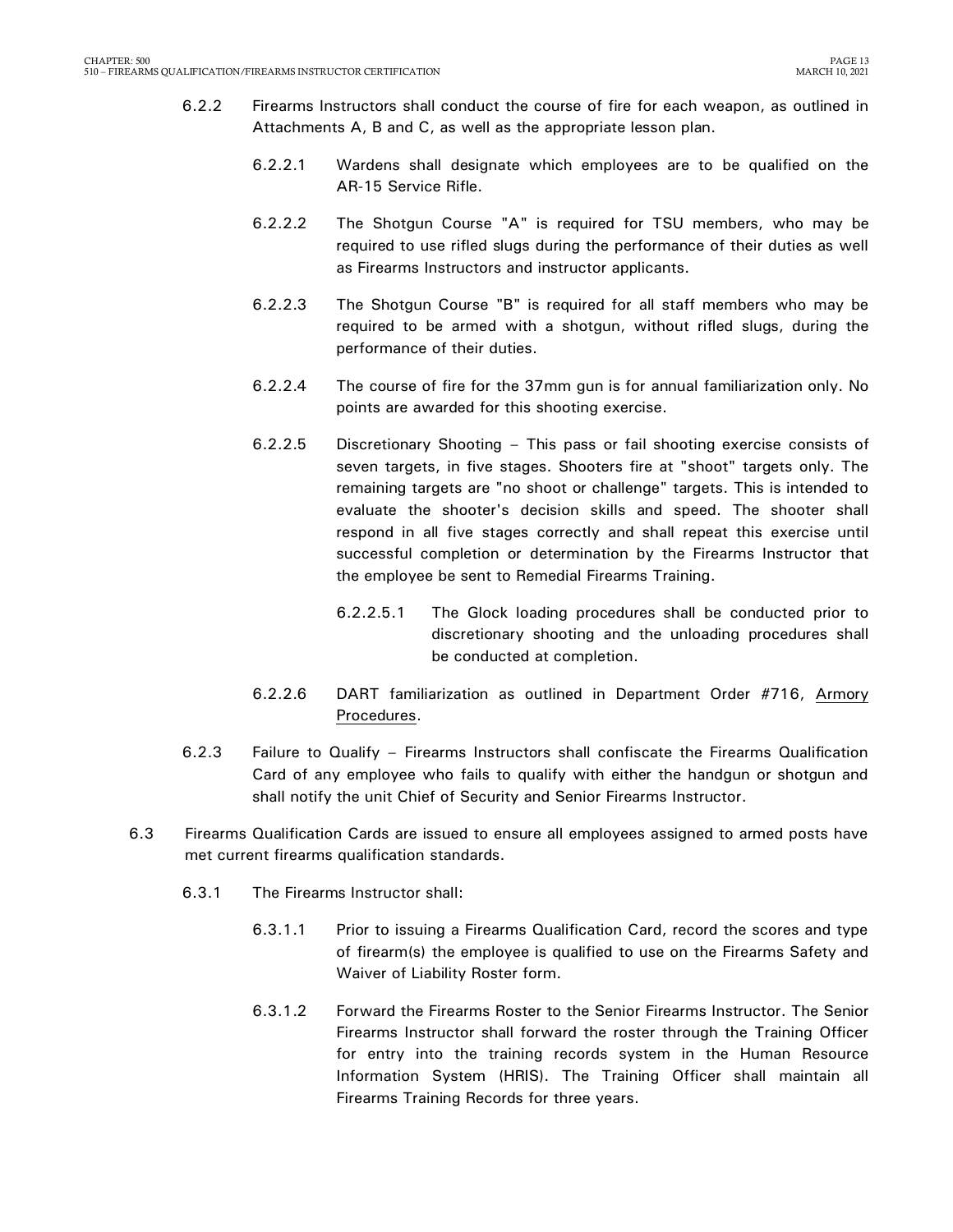- 6.3.1.2.1 Private prisons shall maintain an employee training records system and maintain all firearms records for three years.
- 6.3.1.3 Enter the appropriate information on the Firearms Qualification Card, sign and issue the Firearms Qualification Card only to employees who have qualified in accordance with the firearms qualification standards approved by the COTA Commander.
- 6.3.2 Wardens and Deputy Wardens shall ensure before assigning an employee to an armed post, the employee's supervisor inspects the employee's Firearms Qualification Card to ensure the employee is qualified for the firearms used at that post. If the card is valid, the supervisor is authorized to assign the employee to an armed post. If the card is not valid, the supervisor shall confiscate the card and forward it to the complex Senior Firearms Instructor.
	- 6.3.2.1 Staff who issue weapons shall check Firearms Qualification Cards to ensure the employee requesting weapons is qualified to use the firearm. If the card is valid, the issuing officer is authorized to issue the firearm.
	- 6.3.2.2 A memorandum with a list of approved staff authorized to use specialty weapons shall be maintained in the armory.
- 6.4 Firearms Proficiency Award pins shall be presented to qualifying employees in accordance with Department Order #506, Employee Recognition Program. Employees shall wear them as outlined in Department Order #503, Employee Grooming and Dress.
	- 6.4.1 The COTA Commander shall issue Firearms Instructor pins to uniformed employees who successfully complete the Department's Firearms Instructor Certification Course. The Firearms Instructor pin shall only be worn by certified Department Firearms Instructors.
	- 6.4.2 Community Corrections staff shall follow the AZPOST pistol qualification course and job specific training requirements in the Technical Manual.
- <span id="page-15-0"></span>**7.0 DEPARTMENT ISSUED/PERSONAL WEAPONS – APPLICATION AND STORAGE –** Employees are required to disclose personal weapons on state property. This section does not apply to private prisons or staff employed by private prison vendors.
	- 7.1 General Requirements
		- 7.1.1 Staff members shall secure their personal handgun on Department property. The handgun must be a size that will fit in the provided weapons lockers. Rifles, shotguns or large sized handguns are not authorized.
		- 7.1.2 The discharge of a:
			- 7.1.2.1 Weapon during the performance of the employee's official duties on Department property shall be investigated in accordance with Department Order #601, Administrative Investigations and Employee Discipline.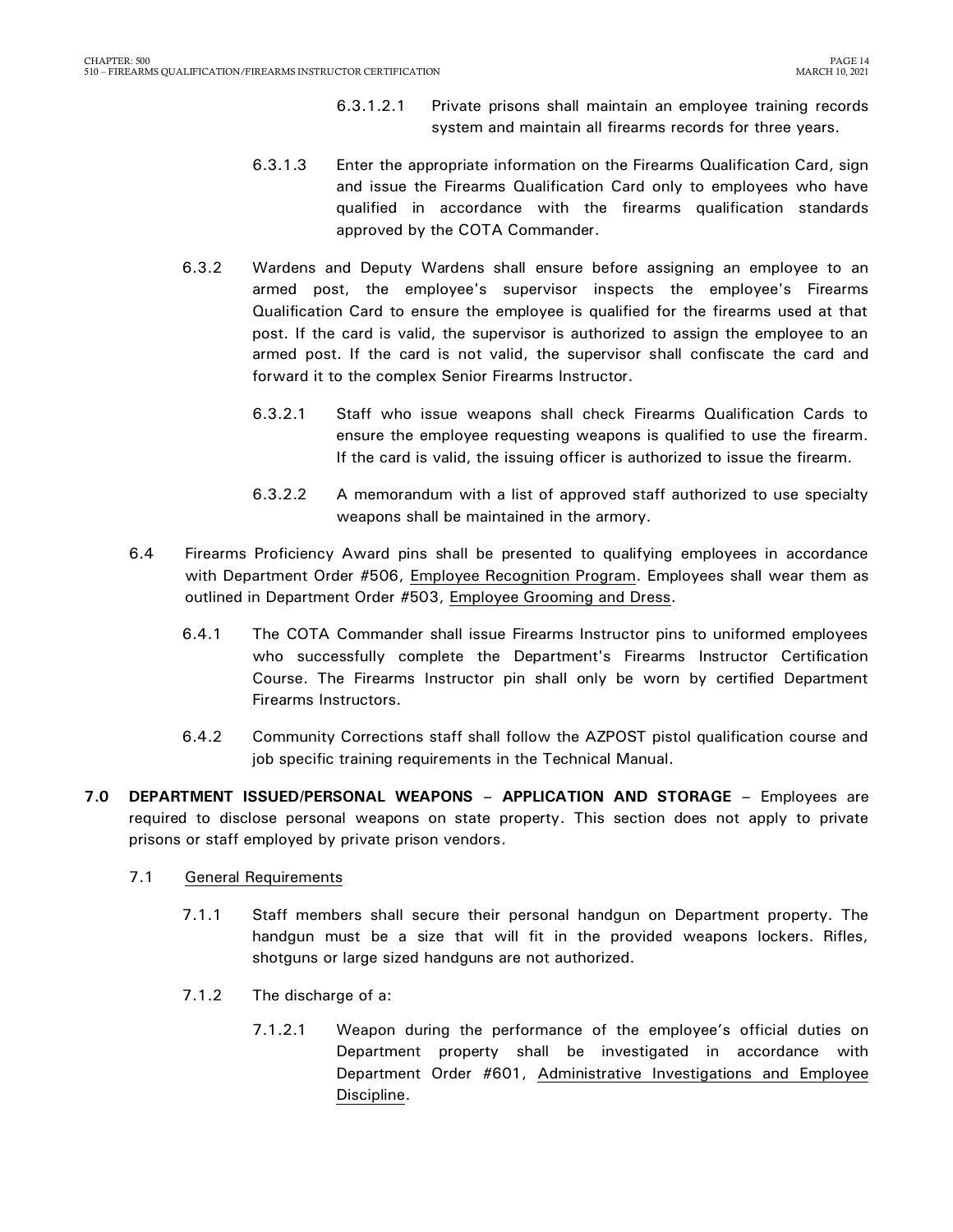- 7.1.2.2 Personal weapon(s) on Department property shall be investigated in accordance with Department Order #601, Administrative Investigation and Employee Discipline.
- 7.1.2.3 Domicile weapon, other than in training shall be investigated in accordance with Department Order #601, Administrative Investigation and Employee Discipline.
- 7.1.3 AZPOST certified Special Investigators, Wardens, Deputy Wardens and those additional staff approved by the Director are authorized to carry a Department issued handgun concealed while on duty. These staff members shall secure their weapons in designated lockers when entering a prison facility.
- 7.1.4 Regional Operations Directors, Wardens, Deputy Wardens, investigators from the Criminal Investigations Unit, the Administrative Investigations Unit and the Background Investigations Unit, and designated correctional staff are authorized to transport a privately owned handgun in approved state vehicles.
	- 7.1.4.1 State vehicles in which privately owned handguns are to be transported shall be equipped with a lockable factory standard, or comparable, weapons security container, or the staff must be able to secure the weapon in an approved weapons security container upon arrival at their destination.
	- 7.1.4.2 During transport, the weapon must remain secured in the holster.
	- 7.1.4.3 Weapons security containers are subject to inspection and approval by a Department armorer.
- 7.1.5 If a staff member comes into contact with a law enforcement officer and is asked if they are carrying a weapon, the staff member shall answer truthfully and follow all instructions from the officer.
- 7.1.6 Staff members shall avoid contact with law enforcement personnel involved in volatile operational situations.
- 7.1.7 Staff members shall not carry a weapon into any location identified as a restricted area in Arizona Revised Statute (A.R.S.) §13-3102, Misconduct Involving Weapons; Defenses; Classification.
- 7.1.8 Only one weapon may be possessed at any given time.
- 7.1.9 A weapon shall be carried in a manner to prevent mishandling, accidental discharge, or loss.
- 7.1.10 The respective Assistant Directors and Deputy Director shall be responsible for the introduction and storage of privately owned weapons at Central Office locations as outlined in 7.3 and 7.4 of this section.
- 7.1.11 Requests for exception to this section shall be submitted, in writing, through the chain of command for consideration by the Director.
- 7.1.12 Except for Special Investigators, Wardens, Deputy Wardens and those additional staff designated by the Director, staff shall not carry a Department issued weapon when off-duty under any circumstances.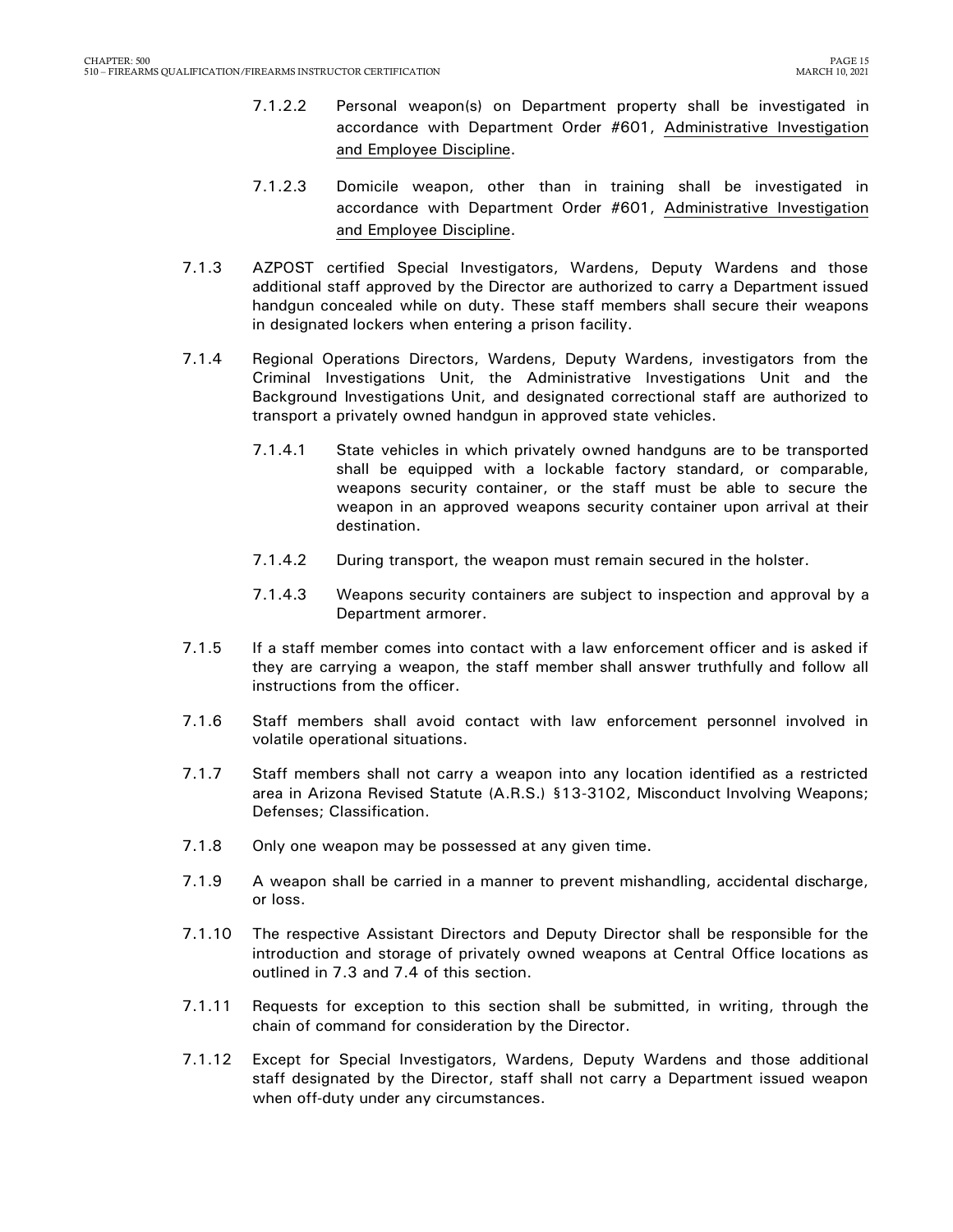- 7.1.12.1 Employees who have been authorized domicile possession of a Department issued weapon shall maintain the weapon in a safe and serviceable condition.
- 7.1.12.2 When not in use such weapons shall be stored in a locked factory standard or comparable weapon security container.
- 7.1.13 AZPOST certified Community Corrections staff members approved by the Assistant Director for Community Corrections are authorized to carry Department issued firearms on or off duty.
	- 7.1.13.1 Staff assigned to Community Corrections in the Correctional Series may be authorized to carry a Department issued firearm upon successful completion of the required documentation, psychological testing, firearms qualification training, and range qualification as outlined in the Community Corrections Technical Manual.
	- 7.1.13.2 Off-duty Firearm Carry Carrying Department issued firearms by authorized Community Corrections Officers while off-duty is permitted by the Assistant Director for Community Corrections but may be rescinded as outlined in the Community Corrections Technical Manual.

#### 7.2 Weapons and Ammunition – Introduced on Department Property

- 7.2.1 Weapons introduced on Department property must be of commercial design, in good working order and free from modifications which would render that weapon unsafe.
- 7.2.2 Ammunition shall be new commercially produced and designed for the specific weapon. Re-manufactured or reloaded ammunition is not authorized.
	- 7.2.2.1 Revolvers The maximum amount of ammunition to accompany the weapon during storage, except for marksmanship purposes, shall be no more than the number of rounds needed to completely load and reload the weapon twice.
	- 7.2.2.2 Semi-automatic handguns The maximum amount of ammunition to accompany the weapon during storage, except for marksmanship purposes, shall be no more than the number of cartridges needed to fill three magazines plus one round.
- 7.3 Entry to Department Prison / Grounds / Buildings / Central Office / Community Corrections Offices / COTA – Members of the public shall not bring weapons of any kind into or on the grounds of a correctional facility, a Community Corrections office, a Central Office building, or COTA.
	- 7.3.1 Employees' personal weapons brought onto Department property or into any building owned or leased by the Department shall be secured in Department designated storage areas and containers located in the lobby area of each building, or at the entrance to the complex/facility.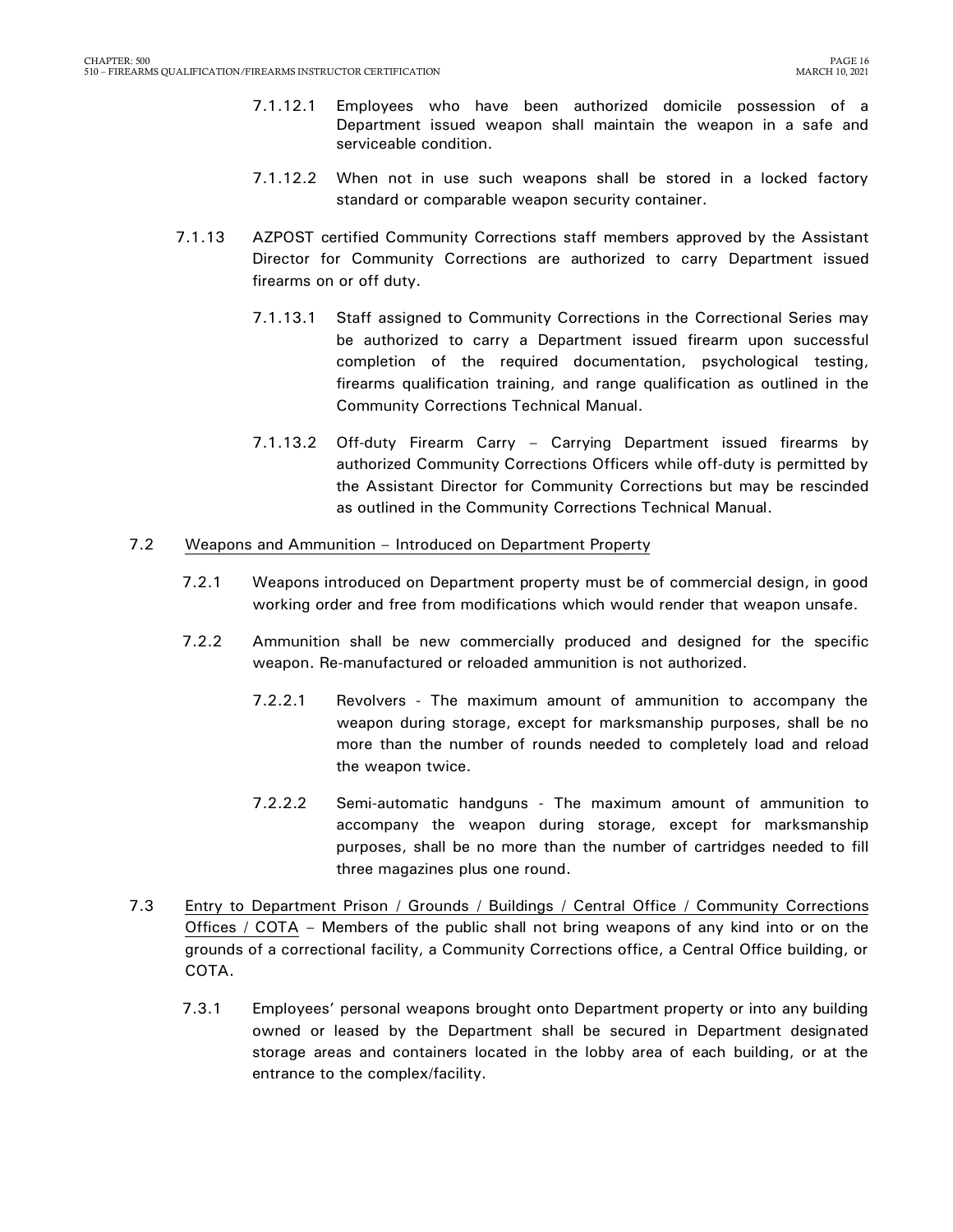- 7.3.2 All employees and Community Corrections Officers entering state buildings or Community Corrections Offices shall secure their firearms, personal or state owned, into the designated weapons lockers located in each state building or individual offices.
	- 7.3.2.1 State owned weapons may be stored in state owned vehicle if the vehicle is equipped with a gun locker. Employees who are certified peace officers are exempt from this requirement and may be permitted to carry their weapons while on duty.
- 7.3.3 Weapon Storage Lockers The Deputy Director, Assistant Directors, Regional Operations Directors, Wardens and administrators shall designate and equip a single storage site where staff shall secure personal weapons.
	- 7.3.3.1 Upon entering the prison or Department property, staff carrying a weapon shall go directly to the designated weapons storage site. The loaded weapon, with all safety mechanisms engaged, and any additional ammunition, shall be placed in the weapons locker.
		- 7.3.3.1.1 Weapons shall remain in the storage container until the individual is prepared to depart the Department property.
	- 7.3.3.2 Upon departing the prison or Department property, staff shall retrieve the weapon and ammunition from the storage container and depart the prison or Department property.
	- 7.3.3.3 Buildings occupied by the Department shall provide temporary secure storage for staff carrying weapons into state (or state-leased) buildings and offices.
	- 7.3.3.4 All staff entering a Central Office building or Community Corrections Office shall store their personal and/or Department issued firearms, in an approved weapons locker in the lobby of each building, or approved lockers located in their office. Correctional security staff assigned to the Central Office Communications Center (COCC) and investigators assigned to the Special Operations Unit (SOU) shall be exempt from this requirement.
	- 7.3.3.5 There is no change to law enforcement officers' authority. Sworn onduty peace officers acting in an official capacity within the course and scope of their employment shall continue to maintain the custody of their own weapons. All others not specifically identified in this instruction must store their weapons.
- 7.4 Statewide Travel During the performance of their duty, Community Corrections Officers traveling with a Department issued firearm shall comply with the procedures outlined in Department Order #1003, Community Corrections.
- 7.5 On-Site Storage Requirements
	- 7.5.1 Wardens shall determine the number of staff expected to require storage of personal weapons at peak hours of arrival and departure.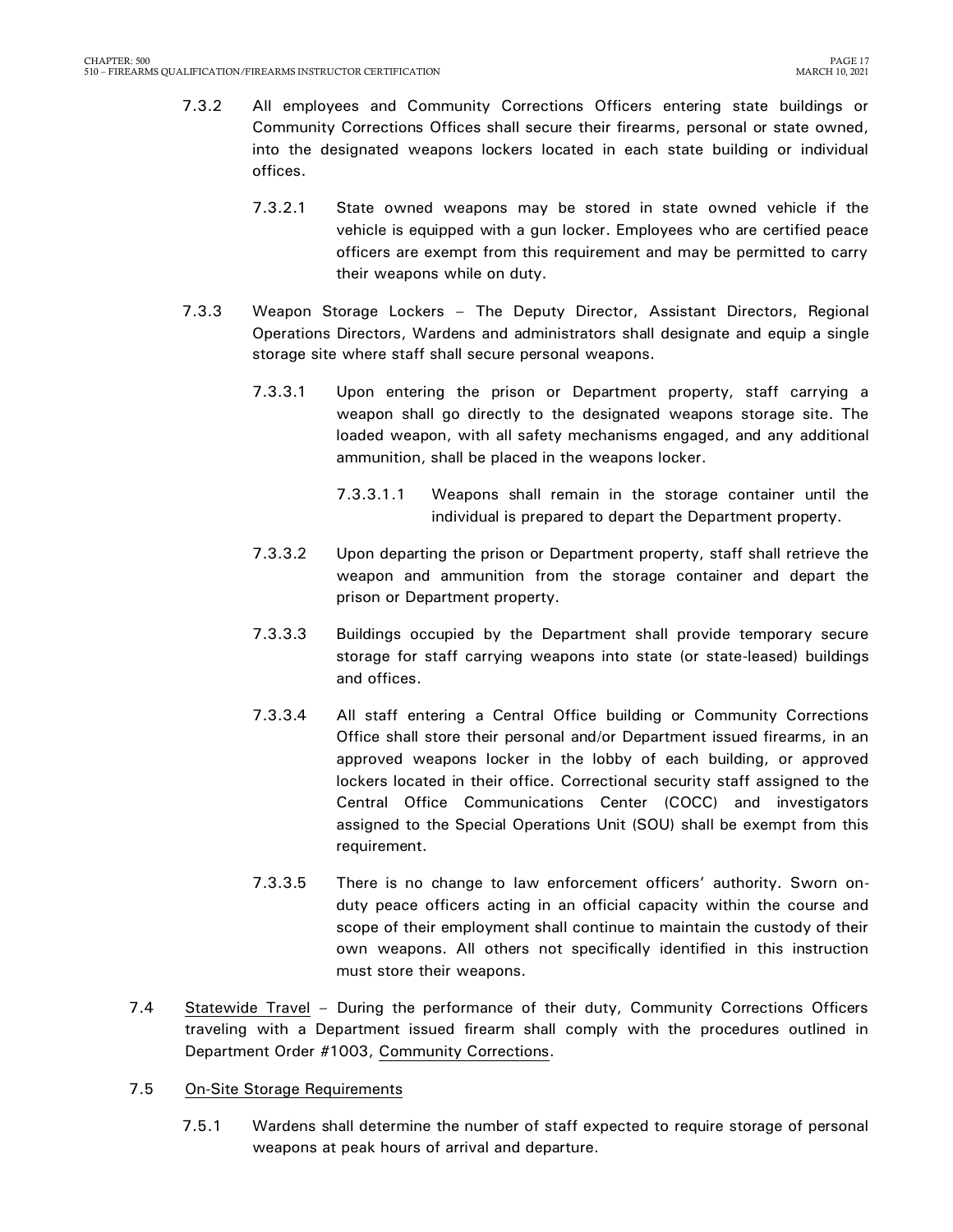- 7.5.2 Sufficient commercially manufactured weapons containers shall be obtained to meet the projected requirements. The containers shall be equipped with a removable key. A second key or a master key that can open and allow access to each container shall be provided to the Complex Chief of Security in accordance with Department Order #702, Key Control.
- 7.5.3 The storage area shall be under staff observation at all times. Camera surveillance of storage areas is authorized only if direct observation is impractical.
- 7.5.4 Containers shall not be reserved.
- 7.5.5 Long-term storage shall not be authorized.
- 7.5.6 Staff members who lose a container key shall be responsible for any costs associated with replacement of the key or container. (Refer to Department Order #105, Information Reporting for reporting requirements.)
- 7.5.7 Staff required to store a weapon shall place the weapon, rounds and/or magazines in a storage box and remove the key until the weapon is retrieved. The key shall be maintained in a safe and secure manner.
	- 7.5.7.1 Only the owner shall place weapons into or remove weapons from storage containers.
	- 7.5.7.2 In the event of an emergency, staff illness, lost key etc., the Complex Chief of Security shall supervise the removal of another person's weapon, rounds and/or magazines from storage when necessary.
- <span id="page-19-0"></span>**8.0 SHOOTING REVIEW BOARDS** – Shooting Review Boards shall be convened as outlined in this Department Order or at the direction of the Director to conduct administrative reviews of the circumstances surrounding any discharge of a weapon by a Department employee.
	- 8.1 Authority The Shooting Review Board shall have the authority to:
		- 8.1.1 Interview all witnesses and employees involved in the matter under consideration.
		- 8.1.2 Review any documents, reports, files, videos, audio recordings and/or any other item pertaining to the incident.
			- 8.1.2.1 Any firearm, magazines, loaded rounds, expended cases and/or other items associated with the shooting incident, considered to be relevant/material to the shooting incident shall, using appropriate chain of evidence, be secured with Criminal Investigations Unit or complex Armorer.
		- 8.1.3 In matters of deadly force by an employee, interview all departmental personnel who the board determines were in a position to witness the use of deadly force.
	- 8.2 Duties
		- 8.2.1 In completing an administrative review, unless specifically directed otherwise by the Director, the Shooting Review Board shall: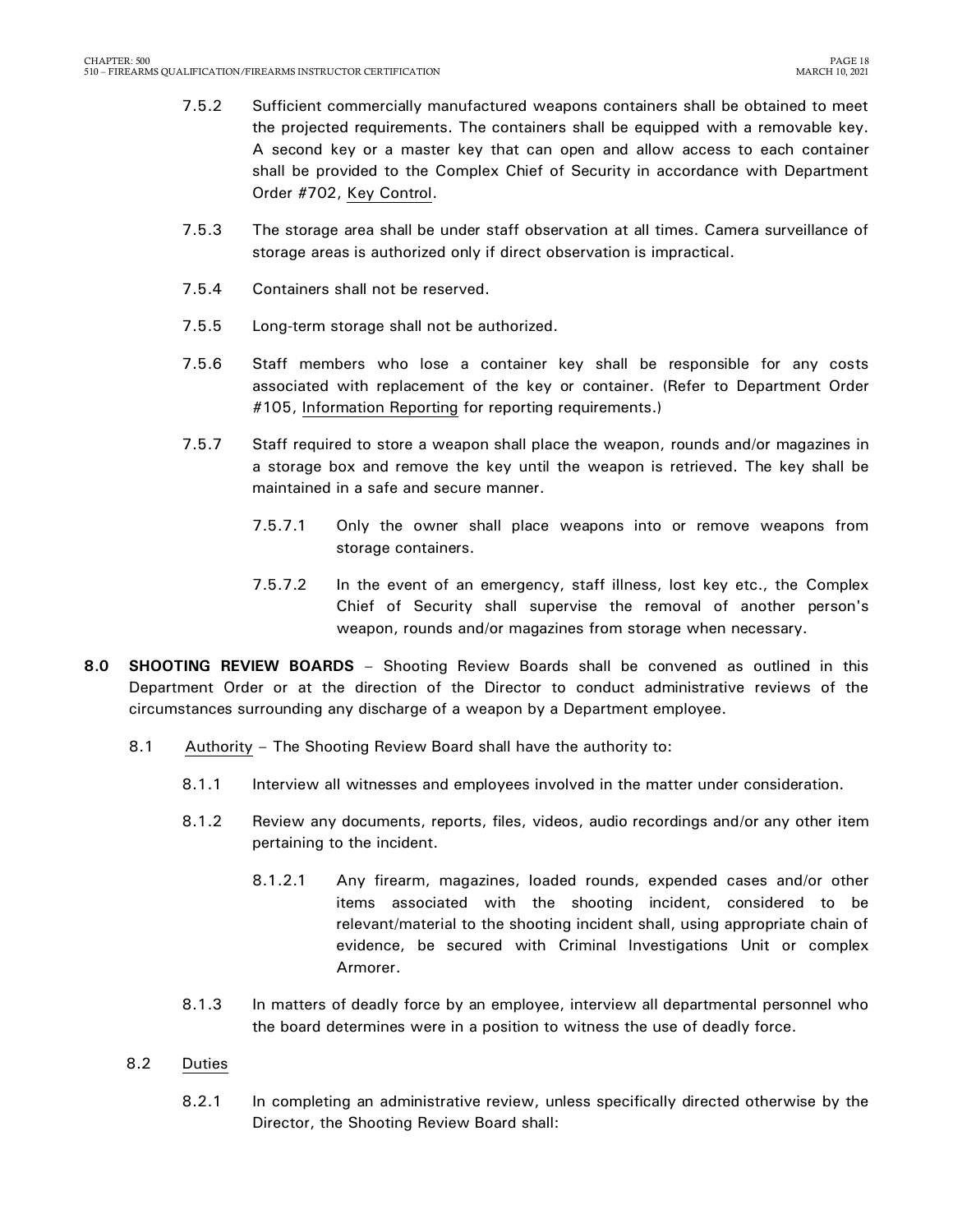- 8.2.1.1 Review and evaluate all pertinent facts and information, including all reports.
- 8.2.1.2 Request an additional investigation, if necessary.
- 8.2.1.3 Review all applicable procedures and directives.
- 8.2.1.4 Consider all aspects of training.
- 8.2.1.5 Prepare a written report for the Director through the Deputy Director and the Assistant Director for Prison Operations.
- 8.2.1.6 Upon review and comment by the Deputy Director and the Assistant Director, the final report shall be forwarded to the Director.
- 8.2.2 The Shooting Review Board is not designed to review compensation, assignments, discipline, grievances or other matters covered by other review mechanisms or by the chain of command, unless specifically authorized by the Director.

#### 8.3 Convening of Shooting Review Boards

- 8.3.1 At the direction of the Director, a Shooting Review Board may be convened at any time.
- 8.3.2 The Shooting Review Board shall be completed within 60 calendar days after an incident. Unless otherwise directed by the Director or designee, a shooting review shall automatically be convened for any of the following reasons:
	- 8.3.2.1 Any death or serious injury that results from, or occurs during the course of a Department operation, enforcement action, or situation involving an employee exercising Department authority.
	- 8.3.2.2 When an employee discharges a firearm other than at an approved firearms range or during approved training activities.
	- 8.3.2.3 In cases involving a negligent or accidental discharge.
- 8.3.3 Within 30 calendar days after the shooting incident, the Warden/Administrator shall forward all documents, reports, files, videos or any other items pertaining to the incident to the COTA Commander with a memorandum requesting a review.
	- 8.3.3.1 All documents, reports, files, videos or any other items pertaining to an incident occurring at a private prison shall be forwarded to the Contract Beds Operations Director.
		- 8.3.3.1.1 The Contract Beds Operations Director shall, within 30 calendar days, forward items outlined in section 8.3.3.1 above to the COTA Commander with a memorandum requesting review of the incident.
- 8.3.4 The COTA Commander shall ensure the Shooting Review Board completes the review within 30 calendar days of receipt of request.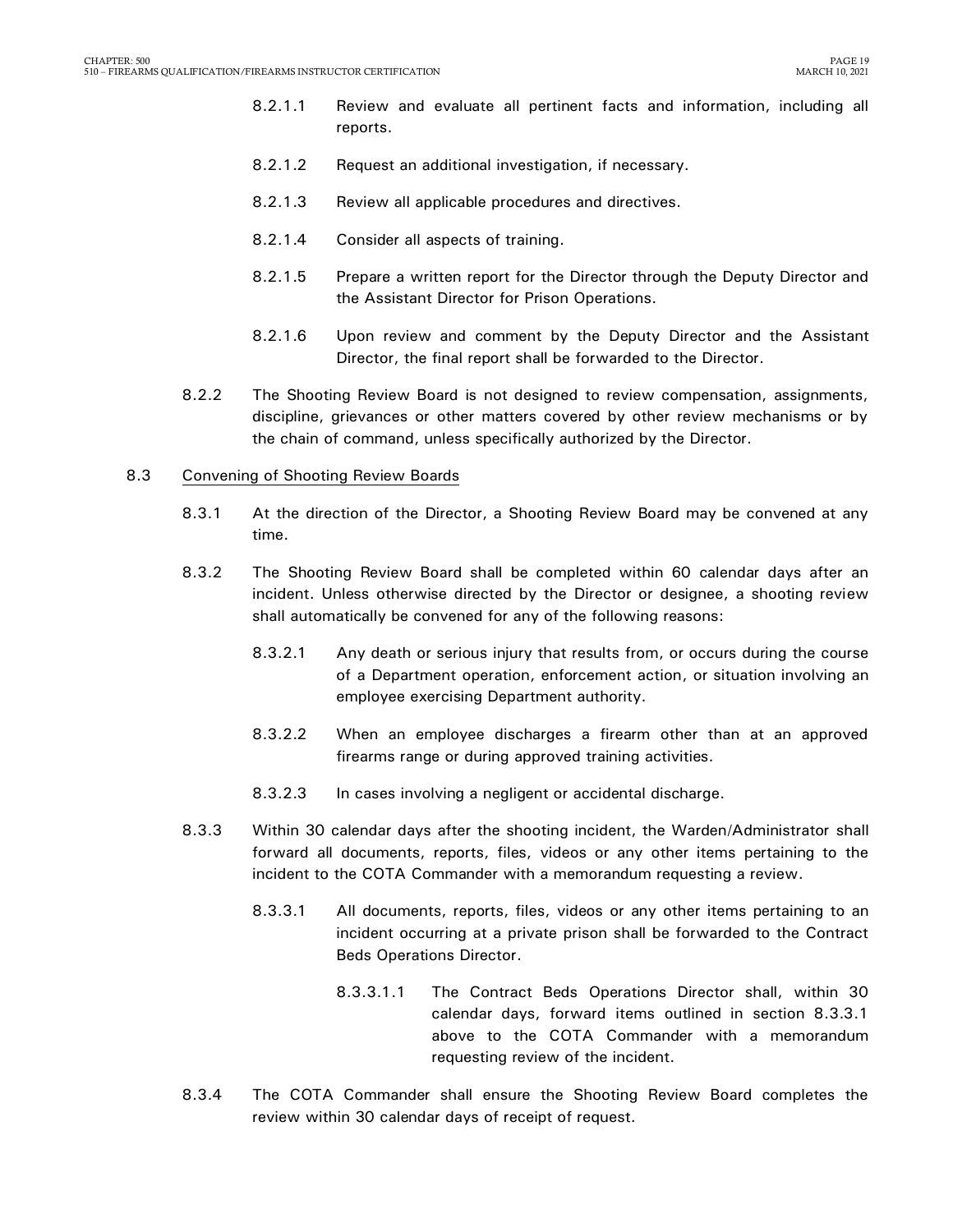#### 8.4 Shooting Review Board Membership

- 8.4.1 Except as otherwise directed by the Director, the following guidelines shall govern the membership of the Shooting Review Board.
	- 8.4.1.1 The Shooting Review Board shall have a minimum of three members. At the discretion of the Board Chairperson with the concurrence of the Director, the Shooting Review Board may consist of more than three members given the nature of the incident under review.
	- 8.4.1.2 The COTA Commander shall serve as the Board Chairperson.
	- 8.4.1.3 A Correctional Major or Captain, if a Major is not reasonably available, not assigned to the affected complex or within the chain of command of the employee(s) under review.
	- 8.4.1.4 A Deputy Warden/Associate Deputy Warden not assigned to the affected complex or within the chain of command of the employee(s) under review.
- 8.4.2 A member of the same rank as the member involved in the incident may be included on the Shooting Review Board. Such members will have the same rights, obligations and responsibilities as the other Shooting Review Board members.
- 8.4.3 The Board Chairperson or the Director, as necessary, shall select Shooting Review Board members.

# <span id="page-21-0"></span>**DEFINITIONS/GLOSSARY**

Refer to the Glossary of Terms for the following:

- Burglary (1st Degree)
- Burglary (2nd Degree)
- Conducted Electrical Weapon (CEW)
- Correctional Officer Series
- Course of Fire
- Department Property
- Domicile State Vehicle
- Firearms Instructor Certification Course
- Firearms Training Committee
- Negligent Discharge
- Private Prison
- **Proficiency**
- **Qualification**
- Qualification Attempt
- **Qualified**
- Ready
- Ready On The Line
- Scan and Holster
- Service Load
- Stress Load
- Tactical Reload
- Unqualified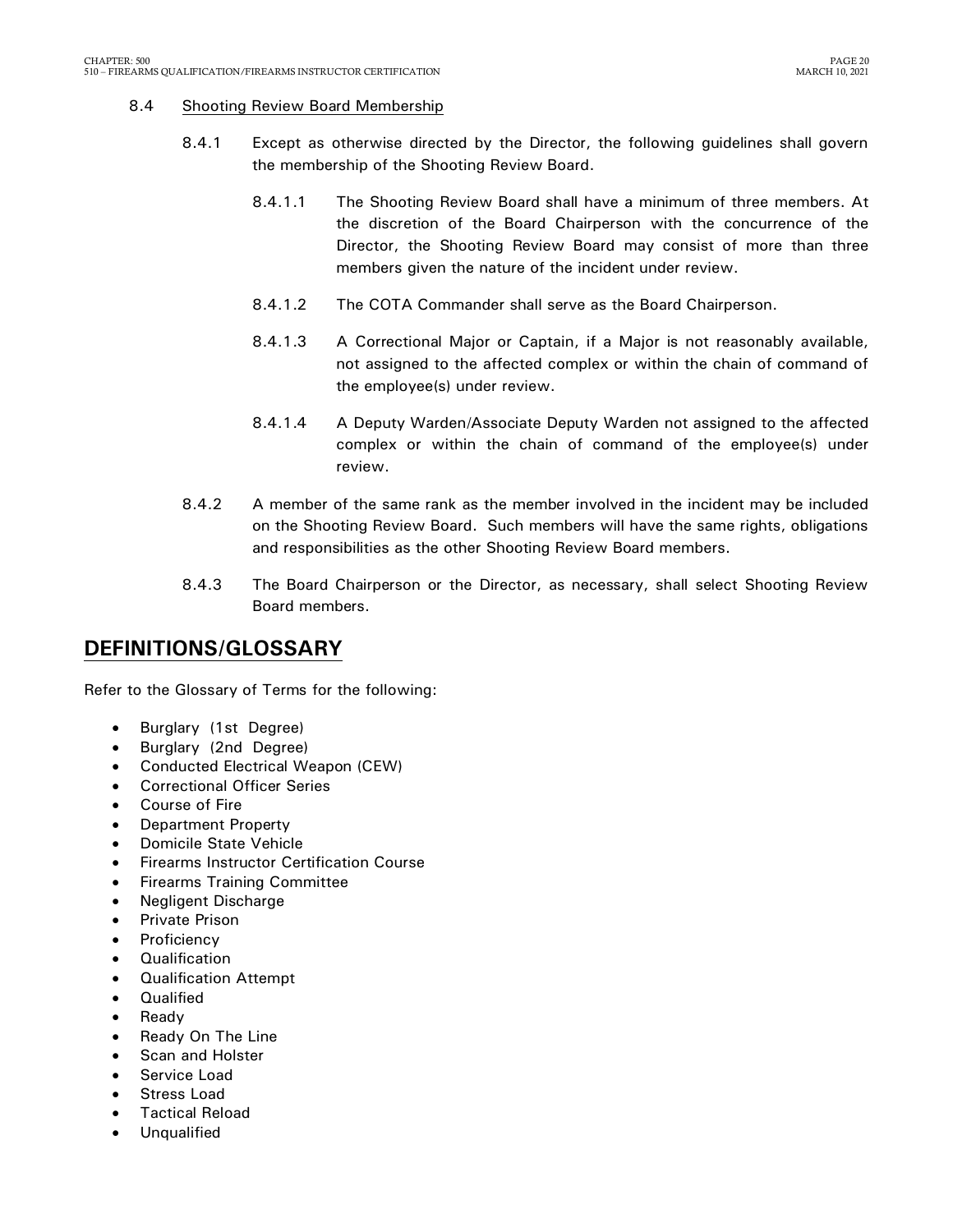# <span id="page-22-0"></span>**ATTACHMENTS**

- Attachment A Course of Fire for 9mm Semi-Automatic Handgun
- Attachment B Course of Fire for Shotgun Course "B"
- Attachment C Course of Fire for Shotgun Course "A" Tactical Support Unit/Firearms Instructors
- Attachment D Course of Fire for .233 Service Rifle
- Attachment E ADCRR Low/No Light Shotgun Qualification Course
- Attachment F ADCRR Low/No Light 9mm Pistol Qualification Course
- Attachment G Letter of Instruction

# <span id="page-22-1"></span>**FORMS LIST**

- 510-2, Firearms Qualification Card
- 510-4, Firearms Safety and Waiver of Liability Roster
- 510-6, Range Safety Officer Duties and Responsibilities
- 510-7, Notification of Failure to Qualify/Limited Qualification
- 510-8, Firearms Instructor Evaluation
- 510-10, Firearms Instructor Application
- 510-11, Domestic Violence Affidavit

# <span id="page-22-2"></span>**AUTHORITY**

A.R.S. §13-3102, Misconduct Involving Weapons; Defenses; Classification; Definitions

A.R.S. §13-3112, Concealed Weapons; Qualification; Application; Permit to Carry; Civil Penalty; Report; Applicability

A.R.S. §31-3102.01, Storage of Deadly Weapons; Definitions

A.A.C. R2-5-208, Changes in Assignment

A.A.C. R13-4-111, Certification Retention Requirements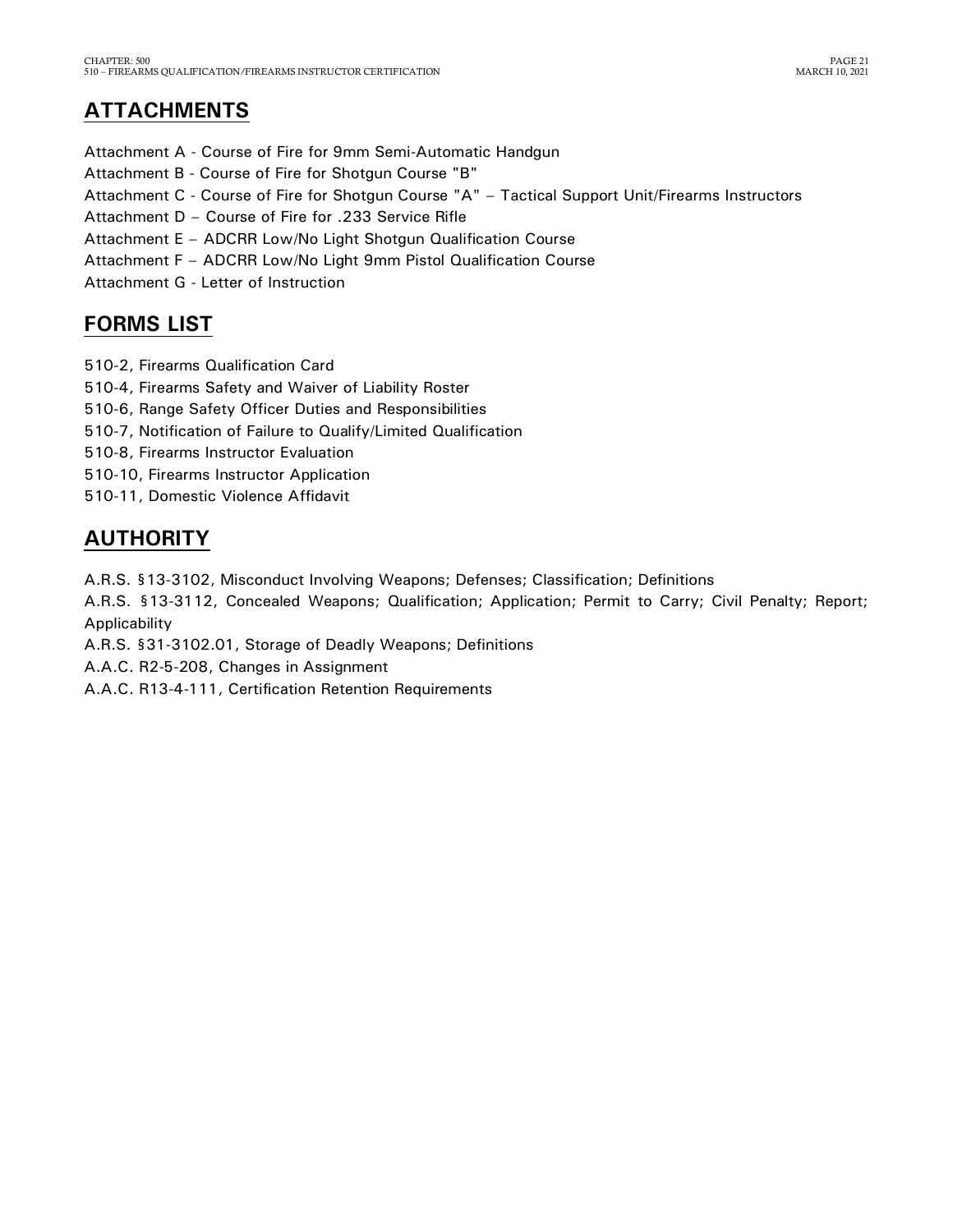### **ATTACHMENT A**

|                                                                                                     | <b>COURSE OF FIRE FOR 9MM SEMI-AUTOMATIC HANDGUN</b> |                                                                                                                    |                                                                                                                                                                                                                                                                                                                                                                                                                   |                                                                                                                                                                                                                                                           |  |  |
|-----------------------------------------------------------------------------------------------------|------------------------------------------------------|--------------------------------------------------------------------------------------------------------------------|-------------------------------------------------------------------------------------------------------------------------------------------------------------------------------------------------------------------------------------------------------------------------------------------------------------------------------------------------------------------------------------------------------------------|-----------------------------------------------------------------------------------------------------------------------------------------------------------------------------------------------------------------------------------------------------------|--|--|
| <b>Stage</b>                                                                                        | <b>Position</b><br><b>Action</b><br><b>Process</b>   |                                                                                                                    |                                                                                                                                                                                                                                                                                                                                                                                                                   |                                                                                                                                                                                                                                                           |  |  |
|                                                                                                     | Fifteen Yard Line                                    | 1 magazine, 5 rounds practice, strong hand<br>supported.                                                           | Fired as practice rounds: Service load a 5 round magazine while weapon is in holster. On command, draw, chamber<br>and fire 5 rounds, eject empty magazine, scan and holster weapon. No time limit. (0 points) Service load a 15 round<br>magazine. Draw and place in battery.                                                                                                                                    |                                                                                                                                                                                                                                                           |  |  |
| $\overline{2}$                                                                                      | Twenty-Five Yard Line                                | 3 Magazines 15 rounds each plus 5 loose<br>rounds. Six rounds, strong hand supported,<br>in three separate strings | Six rounds fired as follows: On command, draw and fire 2 rounds in 6 seconds. Assume ready position. On<br>command, fire 2 rounds in 5 seconds. Assume ready position. On command, fire 2 rounds in 5 seconds, scan and holster<br>weapon. (30 points)                                                                                                                                                            |                                                                                                                                                                                                                                                           |  |  |
| 3                                                                                                   | Three Yard Line                                      | Six rounds, strong hand only, in three<br>separate strings.                                                        | Six rounds fired in three strings of two rounds each as follows: On command, draw and fire 2 rounds in 3 seconds.<br>Assume ready position. On command, fire 2 rounds in 2 seconds. Assume ready position. On command, fire 2 rounds<br>in 2 seconds, scan and holster. (30 points) Switch gun magazine with secondary and service load secondary magazine.                                                       |                                                                                                                                                                                                                                                           |  |  |
|                                                                                                     | Three Yard Line                                      | Six rounds, strong hand supported in three<br>separate strings.                                                    | Six rounds fired in three strings of two rounds each as follows: On command, draw and fire 2 rounds in 3 seconds.<br>Assume ready position. On command, fire 2 rounds in 2 seconds. Assume ready position. On command, fire 2 rounds<br>in 2 seconds. Transition weapon to weak hand and assume ready position. (30 points)                                                                                       |                                                                                                                                                                                                                                                           |  |  |
|                                                                                                     | Three Yard Line                                      | Six rounds, weak hand only, in three separate<br>strings.                                                          | Six rounds fired in three strings of two rounds each as follows: On command, fire 2 rounds in 3 seconds. Assume<br>ready position. On command, fire 2 rounds in 3 seconds. On command, fire 2 rounds in 3 seconds. Transition weapon to<br>strong hand, scan and holster. (30 points) Prior to shooting at 7 Yard Line pre-stage magazines, 5 rounds in gun<br>magazine, 6 rounds in primary and 14 in secondary. |                                                                                                                                                                                                                                                           |  |  |
| Seven Yard Line<br>14 rounds, strong hand supported, in three<br>$\overline{4}$<br>separate strings |                                                      |                                                                                                                    | Fourteen rounds fired as follows: On command, draw and fire 3 rounds in 4 seconds. Assume ready position. On<br>command, fire 3 rounds, stress reload with a magazine and fire 3 more rounds in 15 seconds. Assume ready position. On<br>command, fire 3 rounds, stress reload with a magazine and fire 2 more rounds in 12 seconds, scan and holster. (70 points)                                                |                                                                                                                                                                                                                                                           |  |  |
| 5<br>Fifteen Yard Line<br>12 rounds, strong hand supported, in four<br>separate strings.            |                                                      |                                                                                                                    | Twelve rounds fired as follows: On command, draw and fire 3 rounds in 5 seconds. Assume ready position. On<br>command, fire 3 rounds in 4 seconds. On command, draw and fire 2 rounds in 4 seconds. Assume ready position. On<br>command, fire 1 round in 2 seconds. On command, draw and fire 2 rounds in 4 seconds. Assume the ready position. On<br>command, fire 1 round in 2 seconds. (60 points)            |                                                                                                                                                                                                                                                           |  |  |
| Scoring:                                                                                            |                                                      |                                                                                                                    | <b>Qualifications Process - COTA Cadets</b>                                                                                                                                                                                                                                                                                                                                                                       | <b>Qualification Process - In-Service Training</b>                                                                                                                                                                                                        |  |  |
|                                                                                                     |                                                      |                                                                                                                    | 15 Rounds – Practice/Malfunctions Practice<br>50 Rounds Live Practice Course<br>50 Rounds Qualification I (Class Sgt)<br>50 Rounds Qualification II (Class Sgt)<br>50 Rounds Practice (Class Sgt)<br>50 Rounds Qualification III (Class Sgt)<br>50 Rounds Qualification IV (Other COTA FI)                                                                                                                        | 5 Live Fire Practice Rounds at the 15 yard line<br>50 Rounds Qualification I<br>50 Rounds Qualification II<br>4 Hour Remedial Class/Range<br>5 Live Fire Practice Rounds at the 15 yard line<br>50 Rounds Qualification III<br>50 Rounds Qualification IV |  |  |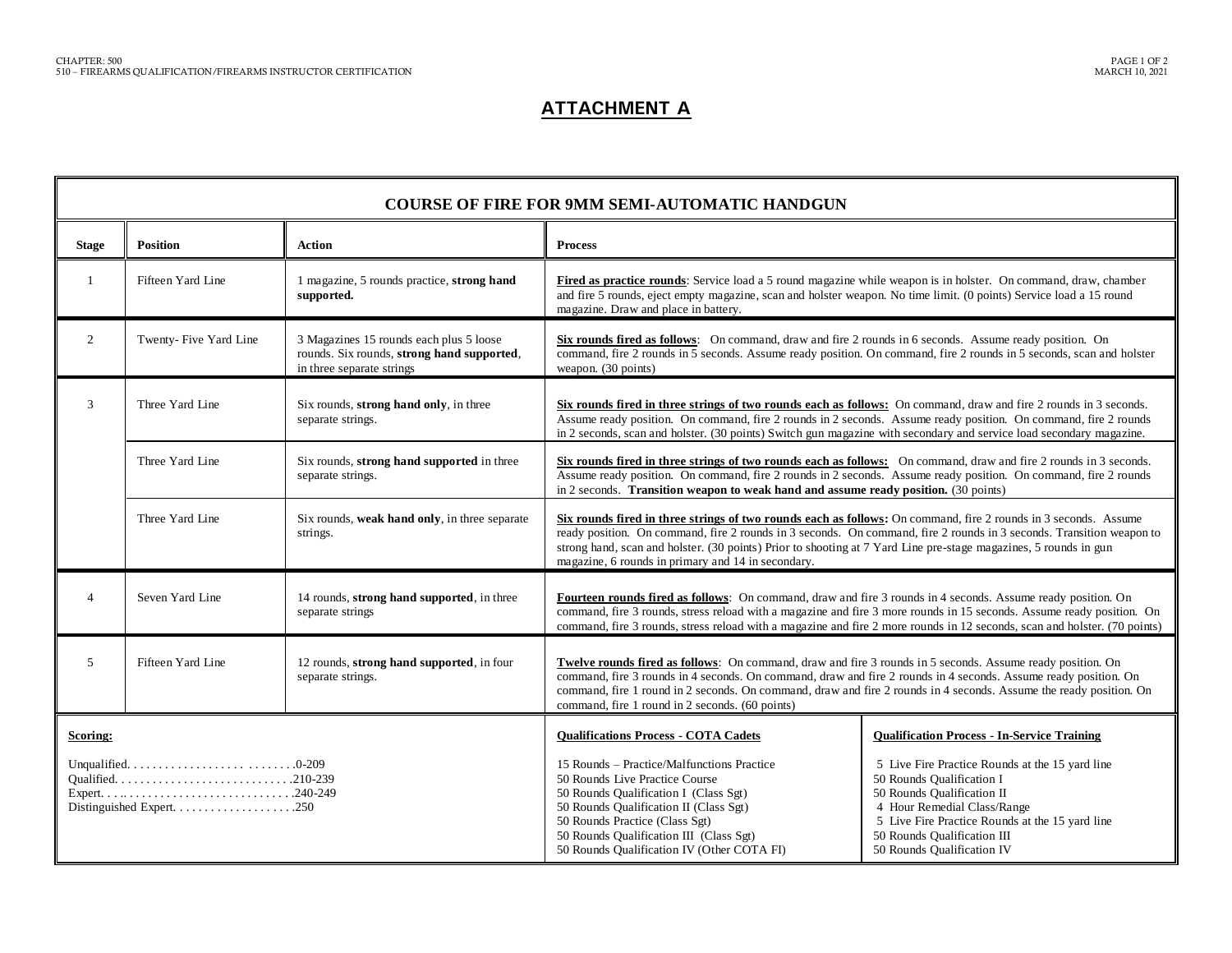| 50 Rounds Qualification V (Other COTA FI)<br>50 Rounds Practice Monday Week 7<br>50 Rounds Qualification VI (Other COTA FI)<br>Failure to Qualify – Commander Review | Practice on Own Accord – Schedule with Senior Firearms<br>Instructor within 90 calendar days for two final<br>qualification attempts.<br>5 Live Fire Practice Rounds at the 15 Yard Line<br>50 Rounds Qualification V<br>50 Rounds Qualification VI |
|----------------------------------------------------------------------------------------------------------------------------------------------------------------------|-----------------------------------------------------------------------------------------------------------------------------------------------------------------------------------------------------------------------------------------------------|
|                                                                                                                                                                      | Failure to Qualify – Admin Review                                                                                                                                                                                                                   |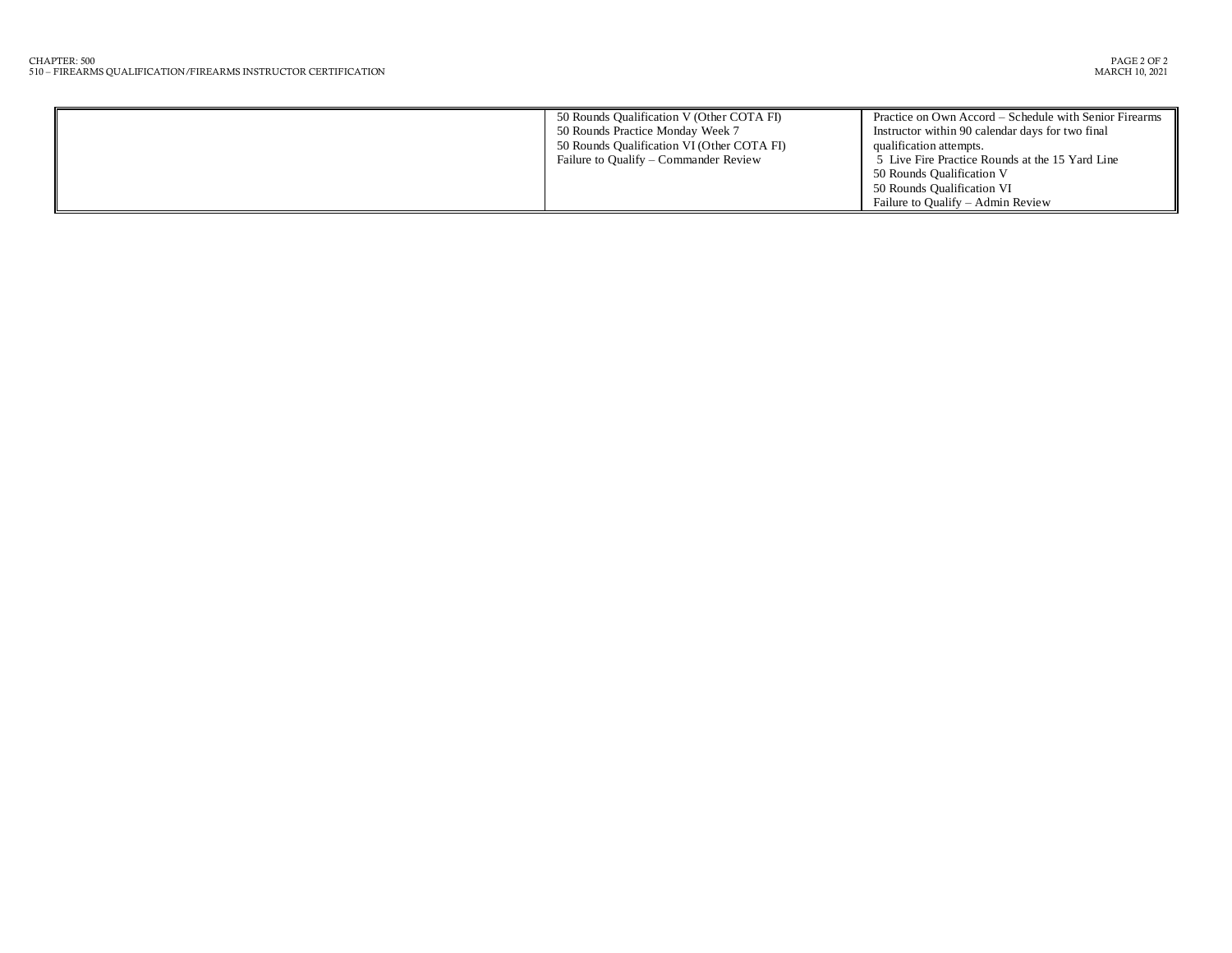### **ATTACHMENT B**

| <b>Position</b><br><b>Stage</b><br><b>Action</b><br>25 Yard Line<br>Load one bird shot, fire from a standing position, no time limit; load two "00" buckshot, fire from a standing position, 15 seconds. (36<br>points)<br>2<br>20 Yard Line<br>Load one bird shot, fire from a standing position, no time limit; load three "00" buckshot, fire from a standing position, 20 seconds. (54<br>points)<br><b>Qualification Process - COTA Cadets</b><br><b>Qualification Process - In-Service Training</b><br>Scoring:                                                                                                                                                                                                                                |                                                       | <b>COURSE OF FIRE FOR SHOTGUN COURSE "B"</b> |                                            |                                                 |  |  |
|------------------------------------------------------------------------------------------------------------------------------------------------------------------------------------------------------------------------------------------------------------------------------------------------------------------------------------------------------------------------------------------------------------------------------------------------------------------------------------------------------------------------------------------------------------------------------------------------------------------------------------------------------------------------------------------------------------------------------------------------------|-------------------------------------------------------|----------------------------------------------|--------------------------------------------|-------------------------------------------------|--|--|
|                                                                                                                                                                                                                                                                                                                                                                                                                                                                                                                                                                                                                                                                                                                                                      |                                                       |                                              |                                            |                                                 |  |  |
|                                                                                                                                                                                                                                                                                                                                                                                                                                                                                                                                                                                                                                                                                                                                                      |                                                       |                                              |                                            |                                                 |  |  |
|                                                                                                                                                                                                                                                                                                                                                                                                                                                                                                                                                                                                                                                                                                                                                      |                                                       |                                              |                                            |                                                 |  |  |
| (1 bird shot, 1 buckshot)<br>7 Rounds Qualification I<br>Double "00" buckshot $(12$ pellet) – 1.5 points per<br>7 Rounds Qualification II<br>7 Rounds Qualification I<br>4 Hour Remedial Class<br>7 Rounds Qualification II<br>pellet<br>4 Hour Remedial Class<br>7 Rounds Qualification III<br>7 Rounds Qualification IV<br>2 Live Fire Practice Rounds at the 25 yard line<br>(90 points possible)<br>Failure to Qualify - Commander Review<br>(1 bird shot, 1 buckshot)<br>7 Rounds Qualification III<br>Unqualified Fail on 0 - 62 points<br>Failure to Qualify - Admin Review<br>Qualified Pass on 64 - 90 points<br>Bird shot = $Pass/Fail$<br>Shot pattern no higher than abdomen is a pass.<br>Shot pattern in head or chest area is a fail. | Double "00" buckshot (9 pellet) - 2 points per pellet |                                              | 9 Rounds Practice, 8 bird shot, 1 buckshot | 2 Live Fire Practice Rounds at the 25 yard line |  |  |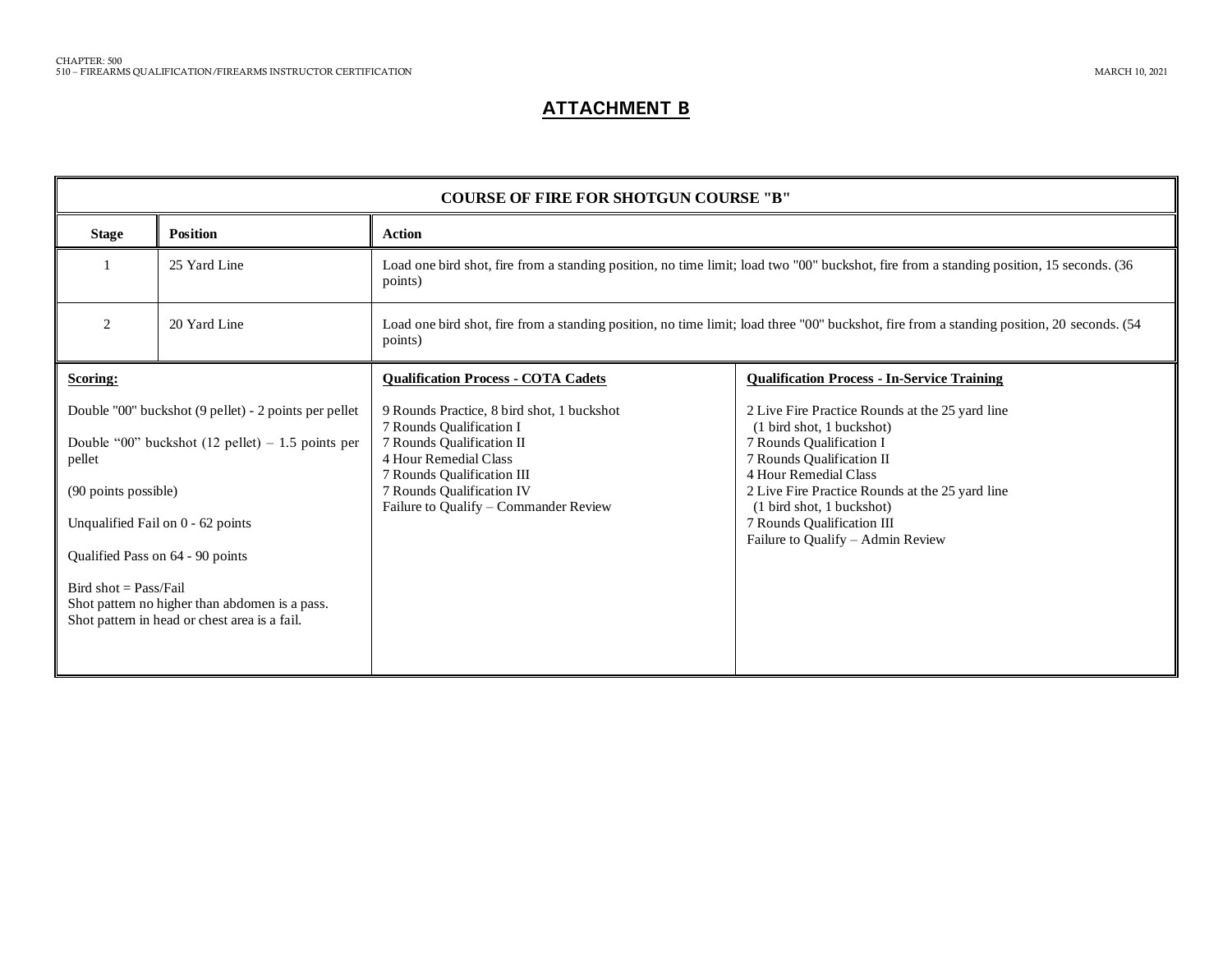### **ATTACHMENT C**

| <b>COURSE OF FIRE FOR SHOTGUN COURSE "A" - TACTICAL SUPPORT UNIT/FIREARMS INSTRUCTORS</b>                                 |                                                     |                                                                                                                                                       |                                                                                                                                                                        |  |  |
|---------------------------------------------------------------------------------------------------------------------------|-----------------------------------------------------|-------------------------------------------------------------------------------------------------------------------------------------------------------|------------------------------------------------------------------------------------------------------------------------------------------------------------------------|--|--|
| <b>Stage</b>                                                                                                              | <b>Position</b>                                     | <b>Action</b>                                                                                                                                         |                                                                                                                                                                        |  |  |
|                                                                                                                           | 50 Yard Line                                        | One rifled slug, standing position, 15 seconds. (5 points)                                                                                            |                                                                                                                                                                        |  |  |
| 2                                                                                                                         | 40 Yard Line                                        | One rifled slug, standing position, 15 seconds. Score targets and paste. (5 points)                                                                   |                                                                                                                                                                        |  |  |
| 3<br>25 Yard Line                                                                                                         |                                                     | Load one bird shot, fire from a standing position, no time limit; load two "00" buckshot, fire from a standing position, 15 seconds. (36<br>points)   |                                                                                                                                                                        |  |  |
| $\overline{4}$                                                                                                            | 20 Yard Line                                        | Load one bird shot, fire from a standing position, no time limit; load three "00" buckshot, fire from a standing position, 15 seconds. (54<br>points) |                                                                                                                                                                        |  |  |
| Scoring:                                                                                                                  |                                                     | <b>Qualification Process - COTA Cadets</b>                                                                                                            | <b>Qualification Process - Tactical Support Unit</b>                                                                                                                   |  |  |
| Rifled slugs inside the 8 ring - 5 points<br>Rifled slugs outside the 8 ring, but in the silhouette $-$<br>2.5 points     |                                                     | Not Applicable - See Course "B"                                                                                                                       | 3 Live Fire Practice Rounds at the 25 yard line<br>(1 slug, 1 bird shot, 1 buckshot)<br>9 Rounds Qualification I<br>9 Rounds Qualification II<br>4 Hour Remedial Class |  |  |
|                                                                                                                           | Double 00 buckshot (9 pellet) - 2 points per pellet |                                                                                                                                                       | 3 Live Fire Practice Rounds at the 25 yard line                                                                                                                        |  |  |
| Double "00" buckshot $(12$ pellet) – 1.5 points per<br>pellet                                                             |                                                     |                                                                                                                                                       | (1 slug, 1 bird shot, 1 buckshot)<br>9 Rounds Qualification III                                                                                                        |  |  |
| (100 points possible)                                                                                                     |                                                     |                                                                                                                                                       |                                                                                                                                                                        |  |  |
| Unqualified - Fail 0 - 79 points or a missed slug                                                                         |                                                     |                                                                                                                                                       |                                                                                                                                                                        |  |  |
| Qualified - Pass 90 - 100 points                                                                                          |                                                     |                                                                                                                                                       |                                                                                                                                                                        |  |  |
| $Birdshot = Pass/Fail$<br>Shot pattern no higher than abdomen is a pass.<br>Shot pattern in head or chest area is a fail. |                                                     |                                                                                                                                                       |                                                                                                                                                                        |  |  |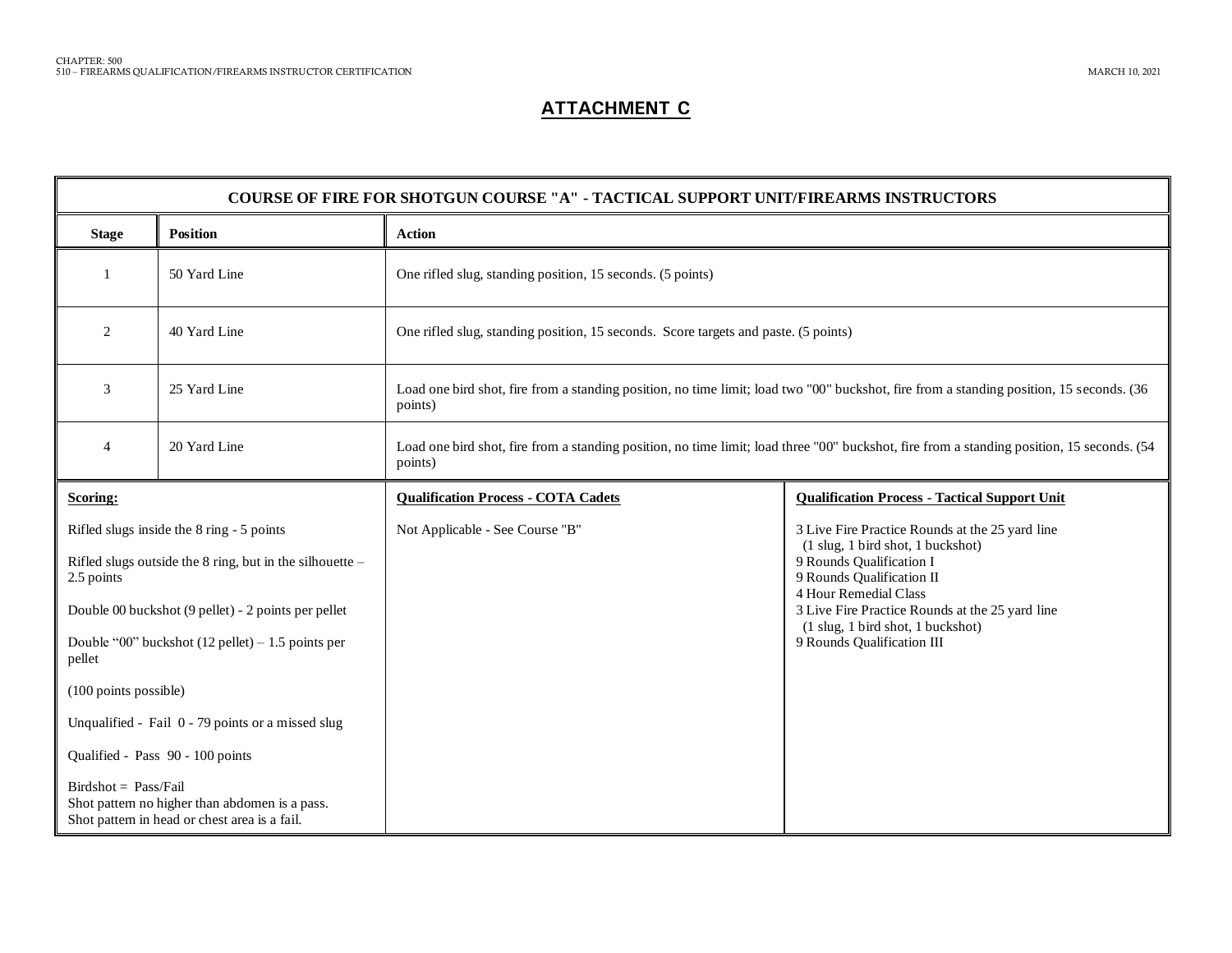### **ATTACHMENT D**

| <b>COURSE OF FIRE FOR .223 SERVICE RIFLE</b>                                                              |                 |                                                                                                                                 |                                                                                              |                                                                                                                                                                                                                                                                                                                                 |  |
|-----------------------------------------------------------------------------------------------------------|-----------------|---------------------------------------------------------------------------------------------------------------------------------|----------------------------------------------------------------------------------------------|---------------------------------------------------------------------------------------------------------------------------------------------------------------------------------------------------------------------------------------------------------------------------------------------------------------------------------|--|
| <b>Stage</b>                                                                                              | <b>Position</b> | <b>Action</b>                                                                                                                   | <b>Process</b>                                                                               |                                                                                                                                                                                                                                                                                                                                 |  |
| 1                                                                                                         | 75 Yard Line    | 5 rounds. Supported and unsupported; sitting<br>or kneeling position.                                                           | Fired from an unsupported sitting or kneeling position, 5 rounds, no time limits. (0 points) |                                                                                                                                                                                                                                                                                                                                 |  |
| 100 Yard Line<br>$\overline{2}$<br>10 rounds. Supported and unsupported;<br>sitting or kneeling position. |                 |                                                                                                                                 |                                                                                              | Fired from a supported or unsupported sitting or kneeling position, 5 rounds, no time limit. (25 points)<br>Fired from an unsupported sitting or kneeling position, 5 rounds, no time limit. (25 points)                                                                                                                        |  |
| 3                                                                                                         | 75 Yard Line    | 10 rounds total. Standing to kneeling or<br>standing to sitting position.                                                       | $(50 seconds - 50 points)$                                                                   | Fire 5 rounds from a standing position. Reload 5 rounds. Go to a sitting or kneeling position and fire 5 rounds.                                                                                                                                                                                                                |  |
| 4                                                                                                         | 50 Yard Line    | 10 rounds total. Standing to kneeling<br>position.                                                                              | fire 5 rounds. (20 seconds - 25 points).                                                     | Fire 5 rounds from a standing position. (20 seconds - 25 points). Reload 5 rounds. Go to kneeling position and                                                                                                                                                                                                                  |  |
| Scoring:                                                                                                  |                 |                                                                                                                                 | <b>Qualification Process - COTA Cadets</b>                                                   | <b>Qualification Process - In-Service Training</b>                                                                                                                                                                                                                                                                              |  |
| Unqualified0 to 125<br>Firearms Instructors135 to 150                                                     |                 |                                                                                                                                 | Not Applicable                                                                               | 5 Live Fire Practice Rounds at the 75 yard line<br>(Shoot 3, Review; Shoot 2, Review)<br>30 Rounds Qualification I<br>30 Rounds Qualification II<br>4 Hour Remedial Class<br>5 Live Fire Practice Rounds at the 75 yard line<br>(Shoot 3, Review; Shoot 2, Review)<br>30 Rounds Qualification III<br>30 Rounds Qualification IV |  |
| <b>COURSE OF FIRE FOR 37MM GUN</b>                                                                        |                 |                                                                                                                                 |                                                                                              |                                                                                                                                                                                                                                                                                                                                 |  |
| <b>Stage</b>                                                                                              | <b>Position</b> | <b>Action</b>                                                                                                                   |                                                                                              |                                                                                                                                                                                                                                                                                                                                 |  |
| -1                                                                                                        | 25 Yard Line    | Fire 1 shot from a standing position using strong side. Shoot round at the manufacture recommended distance in front of target. |                                                                                              |                                                                                                                                                                                                                                                                                                                                 |  |
| <b>Qualification Process</b><br>Scoring:                                                                  |                 |                                                                                                                                 |                                                                                              |                                                                                                                                                                                                                                                                                                                                 |  |
| 1 Round Familiarization<br>No points are awarded for this<br>exercise - familiarization only.             |                 |                                                                                                                                 |                                                                                              |                                                                                                                                                                                                                                                                                                                                 |  |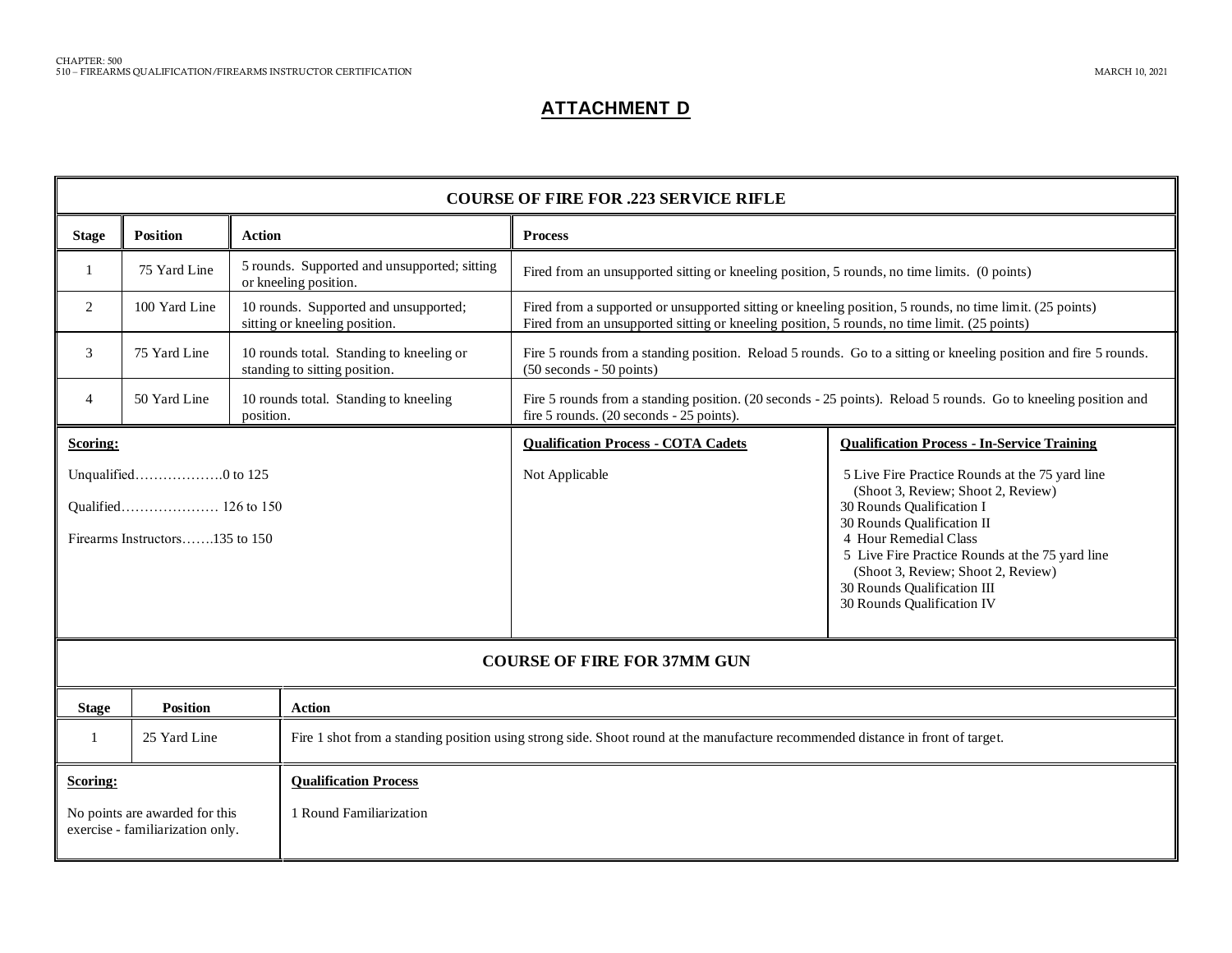### **ATTACHMENT E**

|                                                                                                                                                                          | ADCRR LOW/NO LIGHT SHOTGUN QUALIFICATION COURSE                                                      |                                                                                                       |  |  |  |
|--------------------------------------------------------------------------------------------------------------------------------------------------------------------------|------------------------------------------------------------------------------------------------------|-------------------------------------------------------------------------------------------------------|--|--|--|
| Low Light = Minimum ambient light<br>No Light = Mounted Flashlight Only (If flashlight not mounted, use ambient light)<br>Two Birdshot/Two Double "00" Buckshot Practice |                                                                                                      |                                                                                                       |  |  |  |
| <b>Stage</b>                                                                                                                                                             | Position                                                                                             | <b>Action</b>                                                                                         |  |  |  |
| 1                                                                                                                                                                        | 20 Yard Line                                                                                         | Low Light - Double "00" buckshot, 3 rounds, no time limit                                             |  |  |  |
| 2                                                                                                                                                                        | 25 Yard Line                                                                                         | Low Light - Birdshot, 1 round, no time limit<br>Low Light - Double "00" buckshot, 2rounds, 20 seconds |  |  |  |
| 3                                                                                                                                                                        | 20 Yard Line                                                                                         | No Light (mounted flashlight) - Birdshot, 1 round, no time limit                                      |  |  |  |
| Scoring:                                                                                                                                                                 |                                                                                                      |                                                                                                       |  |  |  |
| Double "00" buckshot (9 pellet) - 2 points per pellet                                                                                                                    |                                                                                                      |                                                                                                       |  |  |  |
|                                                                                                                                                                          | Birdshot pattern must be below the waist<br>63 or above $=$ Qualified<br>62 or below - Not Qualified |                                                                                                       |  |  |  |
|                                                                                                                                                                          | NOTE: Do NOT mix loads of ammunition                                                                 |                                                                                                       |  |  |  |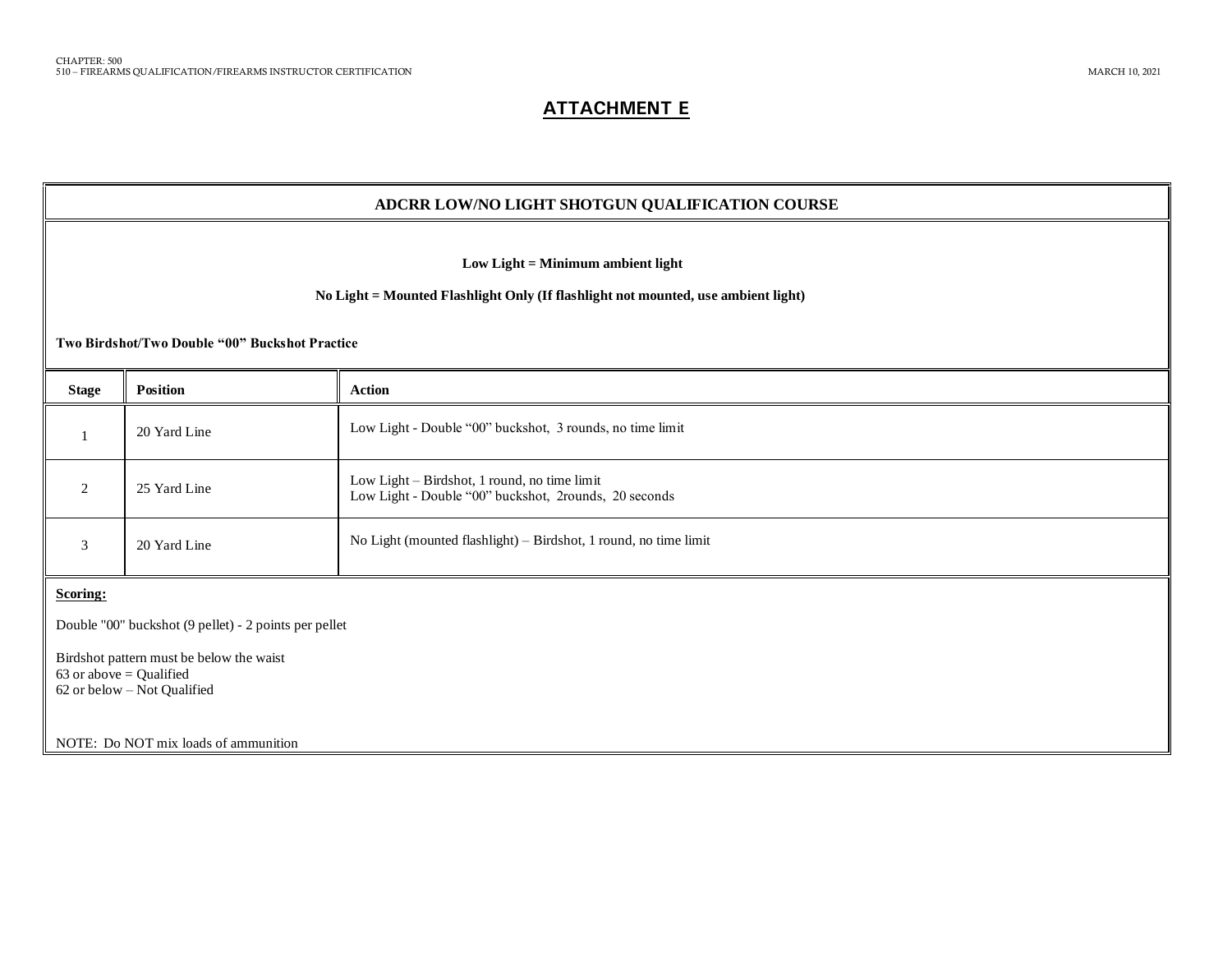### **ATTACHMENT F**

#### **ADCRR LOW/NO LIGHT 9MM PISTOL QUALIFICATION COURSE**

| Low Light = Minimum ambient light<br>No Light = Flashlight Only |                                                                               |                                                                                                                                                                                                                                                                                                                                                                                                                                                                                                                                                                                    |  |  |  |
|-----------------------------------------------------------------|-------------------------------------------------------------------------------|------------------------------------------------------------------------------------------------------------------------------------------------------------------------------------------------------------------------------------------------------------------------------------------------------------------------------------------------------------------------------------------------------------------------------------------------------------------------------------------------------------------------------------------------------------------------------------|--|--|--|
|                                                                 | Load 3 magazines with 15 rounds each, Load magazines as necessary thereafter. |                                                                                                                                                                                                                                                                                                                                                                                                                                                                                                                                                                                    |  |  |  |
| <b>Stage</b>                                                    | <b>Position</b>                                                               | <b>Action</b>                                                                                                                                                                                                                                                                                                                                                                                                                                                                                                                                                                      |  |  |  |
| $\mathbf{1}$                                                    | 3 Yard Line                                                                   | Low Light $-18$ Rounds (90 points)<br>Strong hand only - Insert a magazine with 15 rounds, CHAMBER and HOLSTER<br>From Holster - 2 rounds, 3 seconds (READY)<br>From Ready $-2$ rounds, 2 seconds (READY)<br>From Ready - 2 rounds, 2 seconds (HOLSTER)<br>Strong hand supported<br>From Holster - 2 rounds, 3 seconds (READY)<br>From Ready $-2$ rounds, 2 seconds (READY)<br>From Ready $-2$ rounds, 2 seconds (READY)<br>Weak hand only<br>From Ready - 2 rounds, 3 seconds (READY)<br>From Ready $-2$ rounds, 3 seconds (READY)<br>From Ready $-2$ rounds, 3 seconds (HOLSTER) |  |  |  |
| 2                                                               | 7 Yard Line                                                                   | Low Light $-14$ Rounds (70 points)<br>Strong hand supported<br>From Holster - 3 rounds, 5 seconds (READY)<br>From Ready – 6 rounds, 18 seconds (Fire 3 rounds, reload, fire 3 rounds - READY)<br>From Ready - 5 rounds, 15 seconds (Fire 3 rounds, reload, fire 2 rounds - HOLSTER)                                                                                                                                                                                                                                                                                                |  |  |  |
| 3                                                               | 15 Yard Line                                                                  | Low Light $-6$ Rounds (30 points)<br>Strong hand supported<br>From Holster - 3 rounds, 7 seconds (READY)<br>From Ready $-3$ rounds, 6 seconds (HOLSTER)                                                                                                                                                                                                                                                                                                                                                                                                                            |  |  |  |
| $\overline{4}$                                                  | 7 Yard Line                                                                   | No Light $-12$ Rounds (60 points)<br>Strong hand supported<br>From Holster - 2 rounds, 5 seconds (READY)<br>From Ready $-2$ rounds, 4 seconds (READY)<br>From Ready $-2$ rounds, 4 seconds (HOLSTER)<br>From Holster - 2 rounds, 5 seconds (READY)<br>From Ready $-2$ rounds, 4 seconds (READY)<br>From Ready - 2 rounds, 4 seconds (CLEAR AND HOLSTER)                                                                                                                                                                                                                            |  |  |  |
| Scoring:                                                        | 210 or above $=$ Qualified                                                    | 209 or below - Not Qualified                                                                                                                                                                                                                                                                                                                                                                                                                                                                                                                                                       |  |  |  |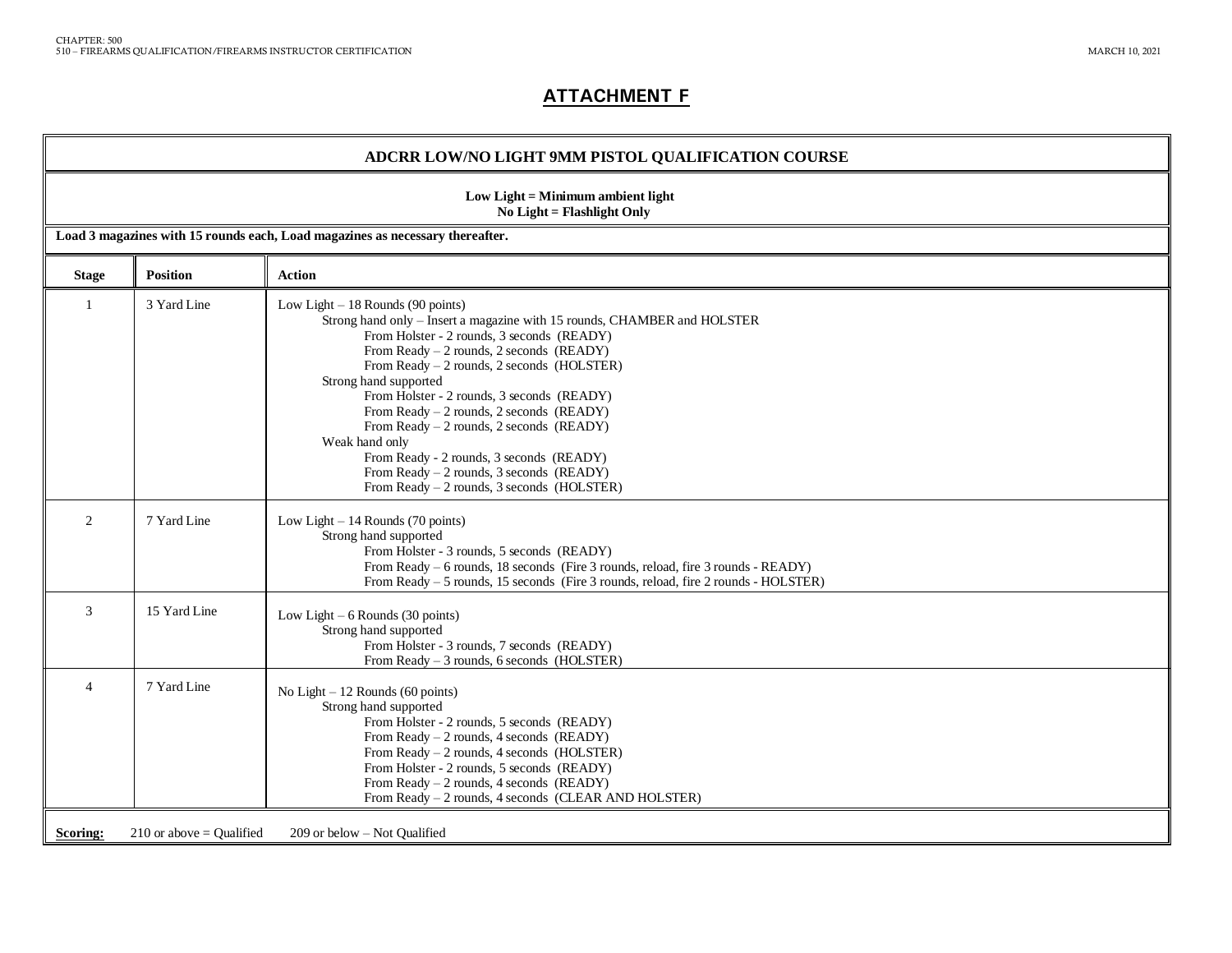### **ATTACHMENT G**

#### **LETTER OF INSTRUCTION**

**DATE:**

**TO:** (Name and Rank of Employee)

**FROM:** (Name and Title of Supervisor)

**SUBJECT:** Administrative Assignment

Due to your failure to maintain your Firearms Certification, as required under the Arizona Peace Officer Standard and Training (AZPOST) standards, this Letter of Instruction outlines the expectations to be accomplished by you during the next example of the days.

(insert days - max 90)

| Effective |            | you are to report to |        |              |  |
|-----------|------------|----------------------|--------|--------------|--|
|           | (date)     |                      |        | (supervisor) |  |
| at        |            | a                    |        |              |  |
|           | (location) |                      | (time) |              |  |

Your duties will be..... (insert duties)

Note: Experience gained during this assignment will not be credited towards qualifying for any other classification, i.e., doing paperwork for program staff as an assistant will not qualify you as a Correctional Officer III.

During this temporary assignment you will continue to hold your classification title as a ; however, you will:

(current class title)

- 1. Work out of uniform and be assigned to non-security duties.
- 2. Be prohibited from using firearms except during practice and/or re-qualification time.
- 3. Continue to earn your base pay, minus uniform allowance and hazardous duty pay, if applicable.
- 4. Be required to improve your firearms proficiency.

Any additional firearms training outside of the Department must be done at your own expense and time.